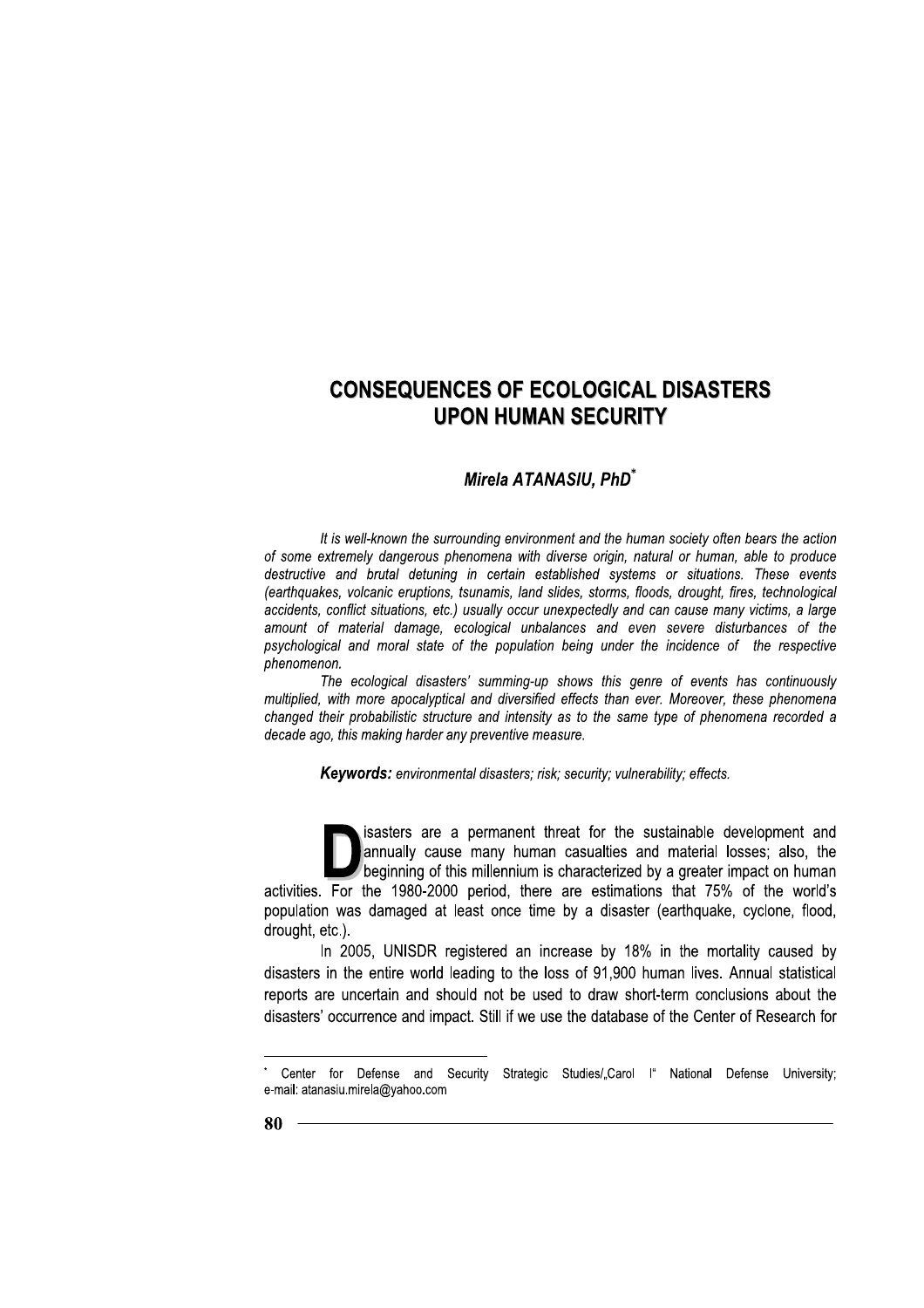Epidemiology Disasters (CRED) for a long term statistical perspective, some trends become stronger allowing us to draw some tentative conclusions.

Therefore, out of the 9,000 disasters registered in this database starting with 1900, about 80% took place in the last 30 years and the trend is continuously ascending especially when it comes to hydro-meteorological events as drought, floods, hurricanes, tsunamis and others. Still, the statistical trend should be taken with a certain reserve because a great part of the growth – that cannot be quantified – is undoubtedly owed to enhanced reports and initiation of active collection of information by the US Bureau for Foreign Assistance in Disaster Situations from 1960, and CRED from 1973.

The planet is being confronted with unprecedented-sized disasters, so, in 2006, the United Nations International Strategy for Disasters Reduction (UNISDR) counted 395 disasters resulting in 21,342 dead people, 130 million people affected and material losses estimated to billions \$.

Although, if we frame these predictions under the context of increasing population number, urbanization and many regional populations inability to escape from poverty, seems reasonably to believe that will exist an growth of disasters number and ecological emergencies in the following years.

Traditionally, three types of disasters are identified: natural, technological and social. Natural violent events (earthquakes, floods, hurricanes and land slides) have a peculiar impact over humans. Technological disasters are generally caused by human errors or omissions. Deliberated human acts as wars, revolutions or terrorist acts constitute causes of huge human casualties and material losses constituting themselves as social disasters. Technological ecological disasters can be: chemical (appear when by a violent explosion of some fuel chemical substances are produced destructions through chemical processes), nuclear or thermo-nuclear (characterized by accidental release of radioactive substances after a nuclear accident leading to the growth of radiations level over international levels of safety), colliers (appear when are accumulated mine gases or coal dust which is self firing up and reacts explosively in contact to the air).

Recently, got into discussion a forth type of disaster – ecological, that can be peculiarly caused by peoples and damages on multiple ways over atmosphere, land, flora and fauna. Types of hazards considered as owing potential to provoke ecological disasters are considered to be: armed conflict, cyclone, drought, earthquakes, epidemics, explosions, fires, flows, land slides, major accidents on communication ways, harmful agents for the agricultural cultures, refugees or displaced persons into the same country, tsunami and volcanic eruptions.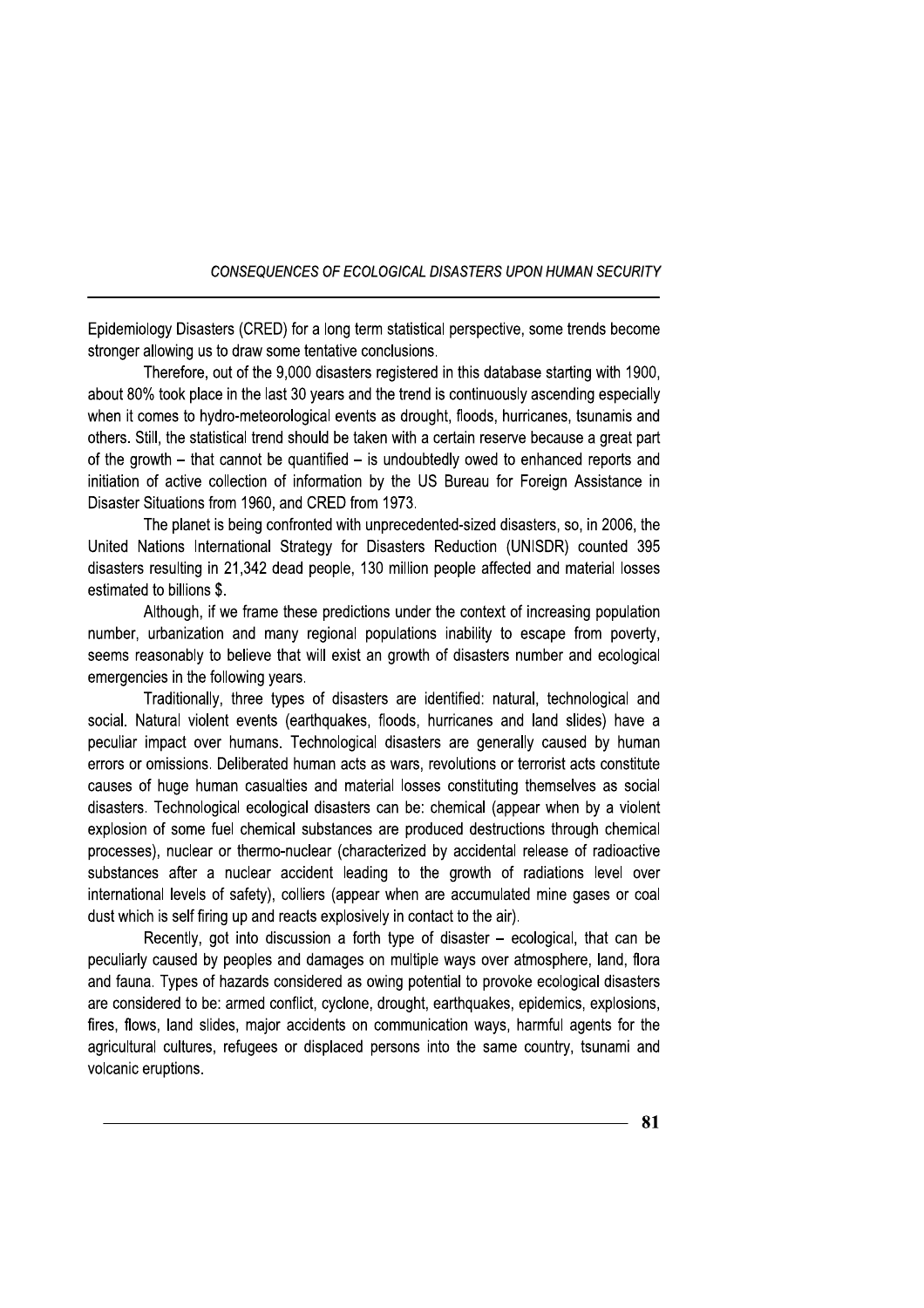# 1. Natural ecological disasters

Phenomena increasing society vulnerability in front of natural disasters are: excessive urbanization, environmental decay, lack of local specialized structures in disasters' management, poverty, unstable and chaotically developed economies.

In Romania, if are visualized the statistics concerning natural ecological disasters happened inbetween 1980-2010<sup>1</sup> is seen these had general effects as are expressed in the below table:

| <b>Categories of damages</b>                | <b>Numerically</b> |
|---------------------------------------------|--------------------|
| Number of events                            | 74                 |
| Number of killed peoples                    | 902I               |
| Range of yearly killed peoples              | <b>29</b>          |
| Number of affected peoples                  | 412.998            |
| Number of yearly affected peoples           | 13.323             |
| Economic prejudices (thousands US\$)        | 3.536.618          |
| Yearly economic prejudices (thousands US\$) | 114.084            |

Table 1. General consequences of Romania's disasters in-between 1980-2000

From the above table, we can identify as effects of ecological disasters of variable intensity: human mortality, affected population and economic damages, which every as part affects regional or national security.

Also, is also seen the range of disasters on yearly occurrence and specific types our country is submitted to:

| <b>Disaster type</b>        | Yearly average |
|-----------------------------|----------------|
| Drought                     | 0,06           |
| Earthquakes                 | 0,10           |
| Epidemics                   | 0,10           |
| <b>Extreme temperatures</b> | 0,55           |
| Flows                       | 1,26           |
| Invasion of harmful insects | $\cdots$       |
| Land slides                 | 0,03           |
| Volcanoes                   | $\cdots$       |
| <b>Storms</b>               | 0,29           |
| Devastating fires           |                |

Table 2. disasters' yearly average

<sup>1</sup> Romania - disaster statistics, http://www.preventionweb.net/english/countries/statistics/index.php?cid=141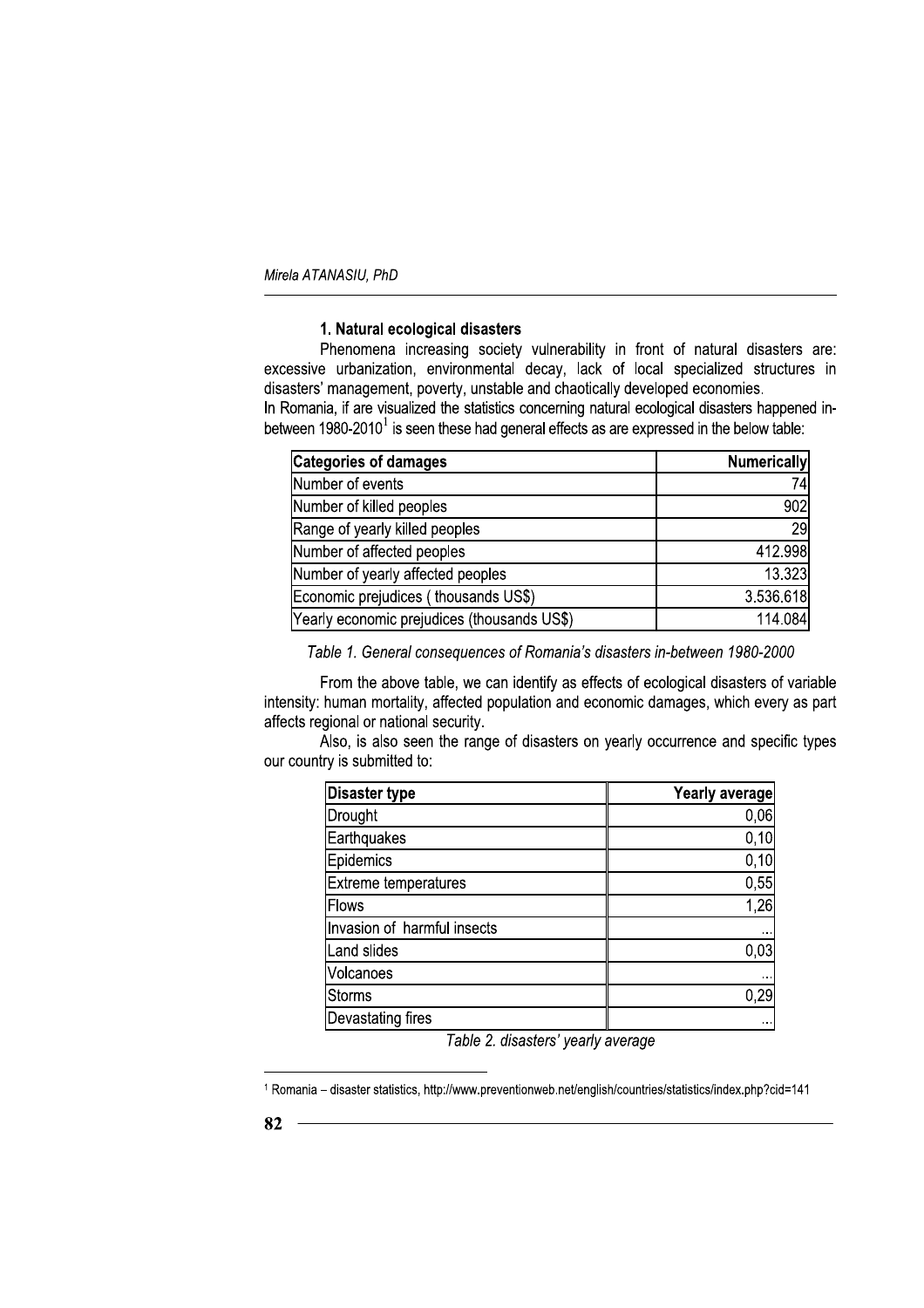From the below table is seen that flows are the most frequent ecological disasters that manifests in our country.

The types of ecological disasters' consequences over security are immediate. medium and long term. Generally, ecological disasters result in the affected area the following effects: epidemics, lack of water supplies, crowded areas with displaced persons, refugees, the diminution of food resources and famish. There was observed an increase of health effects in the situation of natural disasters owed to the climate modifications through a raised vulnerability of population, and also a better registering of morbidity and mortality data caused by the diseases transmitted by vectors, by contaminated water etc.

In Romania, effects of climate changes especially impacted over agriculture. In the last decade, drought and flows periods became more frequent with negative consequences over agricultural productivity peculiarly for wheat and maize, species with the bigger heaviness in the field cultures structure<sup>2</sup>.

The extension and intensity of extreme meteorological phenomena, annually, diminishes the agricultural production with at least 30%-50%. In Romania, on about 14.7 millions hectares of agricultural field, from which 9.4 millions hectares arable field (64% from the arable surface), soils are damaged into a higher or smaller degree by frequent droughts, for long periods and in consecutive years<sup>3</sup>.

Locally, drought damages: populations' health, human comfort at home, work and in the urban space; surrounding environment decay; buildings' integrity; overstressing of potable water infrastructure and sanitation; drought has direct and indirect effects over health<sup>4</sup>. Therefore, over populations' health are: - direct effects over: the older people, children and persons suffering by respiratory and cardiovascular malfunctions being affected by extreme temperatures; the most affected will still be the peoples from the urban areas because of "isles of heat" created by agglomeration of buildings, concrete and roads; high temperatures ease ozone concentration at soil's level growing air pollution problems; and - indirect effects: surrounding environment deterioration: restraint or degraded resources of water and food will affect over human alimentation because of wastage of agricultural fields or another consequences; influence of biological bodies and processes related to proliferation of infectious diseases transmitted by the harmful ones; the increase of oceans and seas level will lead to the erosion and destruction of some important ecosystems as swamps and coral reefs; climatic changes can grow the air pollution level by accelerating chemical reactions that produce photochemical oxidants.

<sup>&</sup>lt;sup>2</sup> Istoria anilor de arșiță în România, Vezi: http://www.ecomagazin.ro/istoria-anilor-de-arsita-din-romania/ <sup>3</sup> Idem.

Hazarduri climatice - seceta, http://www.pagini-scolare.ro/Geografie-si-geologie-planuri-lectii-si-studii/ HAZARDURI-CLIMATICE-SECETA/menu-id-62.html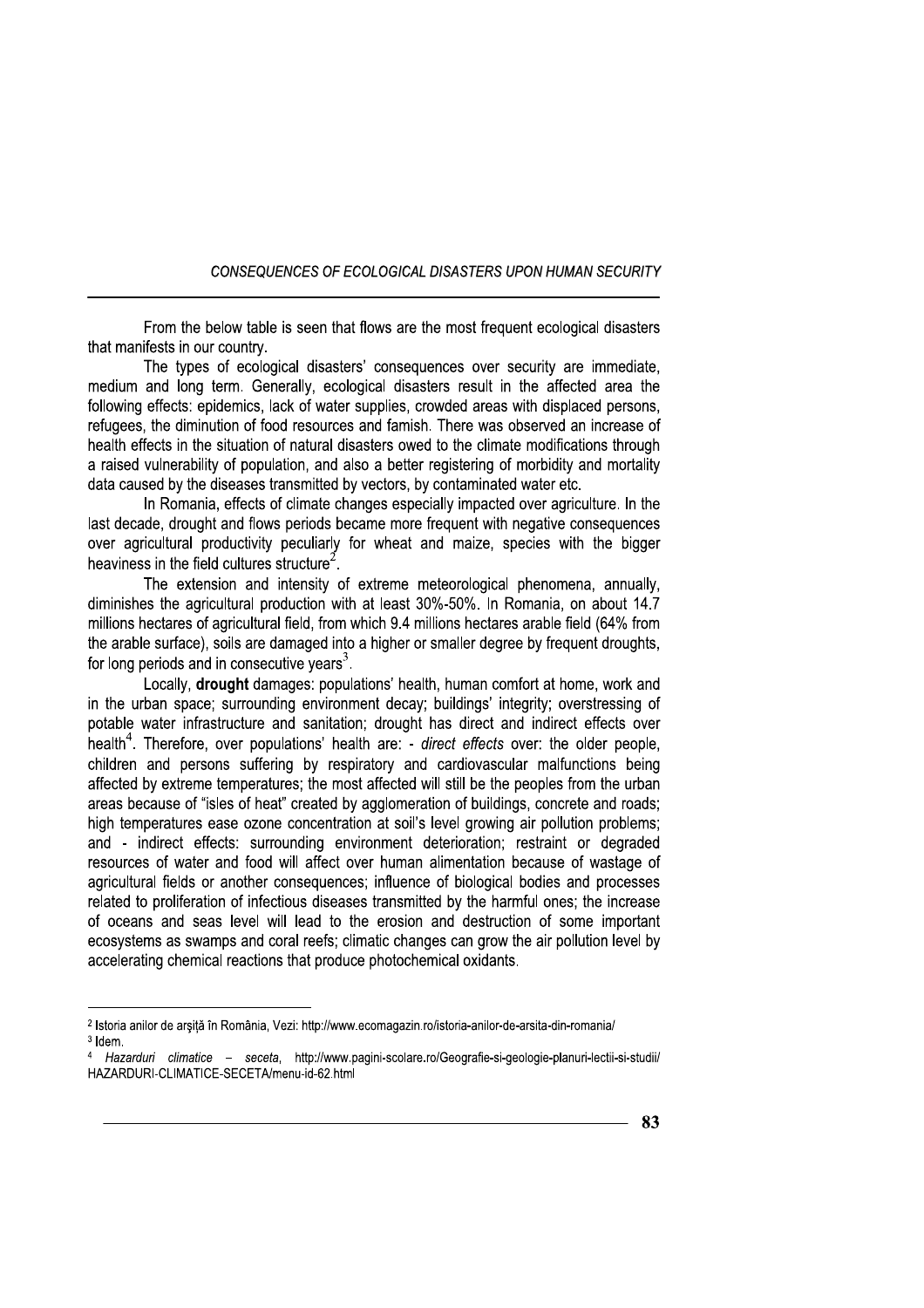**Earthquakes and land slides**<sup>5</sup> can produce over buildings and ensemble of constructions negative effects, sometimes disastrous, by: total or partial destruction (collapse) of vulnerable buildings; destruction of some (structured or unstructured) component elements of some public networks or their damage: destruction/damage of some equipments and installations in buildings, some public networks of vital utility (water, gases, electric energy, hitting energy, transport, communication supply) and some areas isolation; fires and explosions on buildings or districts, localities; blockage of some intersections of main roads following some buildings collapse and the hindering of salvation-rescue operations.

By the place and size of earthquake or land slide, strongly related to some specific local conditions, seismic movements and landslides can lead to the apparition of some effects or complementary (collateral or secondary) disasters as: flows after the damage or destruction of some hydro-technical works, blockage or deviation of running waters courses; chemical or radioactive contamination after some chemical or nuclear accidents: explosions and fires following some technological accidents; accidents in road and rail transport as direct consequence of seismic movement or by the impairment or destruction of road or rail ways.

Earthquakes effects on population can manifest by: direct action (casualties and injuries), after the impairment and collapse of some buildings or their elements, furniture and objects; fires, explosions, landslides and post-seismic flows; indirect action (casualties and injuries, psychological effects) after some secondary phenomena produced by earthquakes and/or landslides (chain fires, rumors, post-seismically psychic reactions, etc.) $<sup>6</sup>$ .</sup>

We must bear in mind that along the previous earthquakes produced in our country's territory were also active a large part of the mentioned effects but the most painful are caused by the buildings' collapse. So, to the earthquake from November 10, 1940 (M=7.4) registered about 500 victims (after some authors 400 casualties and 300 injured peoples) and total wastages about 10 millions US\$. In the earthquake from March 4, 1977 (World Bank Report, 1978), (M=7.2) reported 1,570 casualties, 11,300 injured, and material losses over 2 billions  $$ = 5\%$  GDP, over 50% for establishments, in Bucharest being 90% from the victims and 70% from the losses (1.4 billions  $USS^7$ .

Epidemics produce as direct effects illness and death over population. Beside these strictly medical effects are developing also important indirect effects as: political, psychosocial, economic, and media, these determining one each over. Epidemics can worsen traumatic situations or the ones endangering life as the ones produced along famish, in emergency situations and in refugees' camps.

<sup>&</sup>lt;sup>5</sup> Avarii și pierderi produse de cutremure, http://inforisx.incerc2004.ro/avariile.htm  $6$  Idem

<sup>7</sup> Avarii și pierderi produse de cutremure, http://inforisx.incerc2004.ro/avariile.htm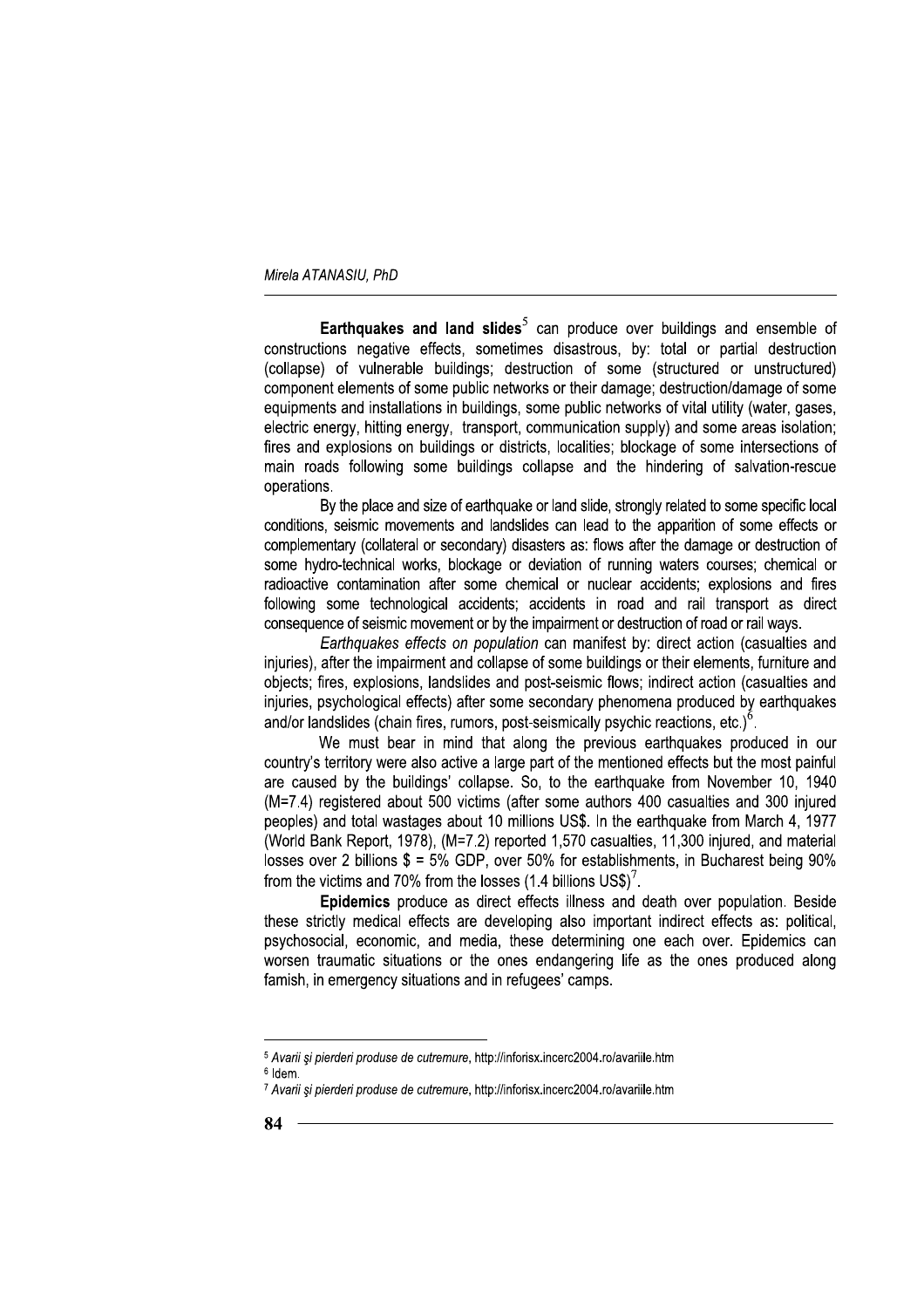**Extreme temperatures** induce negative effects over population health, economic by damaging agricultural cultures and arable terrains.

Health effects induced by extreme temperatures are: morbidity and mortality rate increase by diseases transmitted through vectors; morbidity and mortality increase owed to digestive diseases; morbidity and mortality increase through diseases transmitted by water. In the temperate climatic areas, are registered morbidities and mortalities owed to cardiovascular and respiratory diseases while the waves of high temperatures more than in the periods with very low temperatures.

UV indirect effects: over climate, over food, over air pollution and vectors transmitting a series of diseases.

Flows specific to the waters from Romania can generate over security the following types of negative effects<sup>8</sup>:

a) Economic, respectively destructions or breakdowns to: industrial objectives, road and rail ways, localities, oil, water or gases ducts, electrical and telecommunication lines. bridges and platforms, cultures and forested areas damaging, animal breeding sector.

b) Social: lost of human lives, population evacuation, danger of epidemics, school process interruption, cultural goods destruction, panic provocation, reduction of development rhythm of the affected areas and the diminution of population revenues.

c) Ecological: ambient environment decay, surface and subterranean waters pollution, soils pollution, excess of humidity, versants decay, destruction of flora and fauna.

d) Indirect: production processes interruption, produces delivery delays, expenses for defense along the inundations, expenses for normalizing life after flows, exports reduction.

Risks concerning strong blizzards in our country are assembling with the ones existent in other parts of the world and are represented by losses in human lives, circulation and population supply interruption, breakage of electrical cables, uprooted trees, etc.

Storms effects over economic-social activities: casualties; blockage of harbors and airports activities; telecommunications and energy transport impairments; damages in agriculture; damages in the forestry fund, road traffic perturbation owed to the uprooted trees felt down on the road; impairment of buildings; forests, agricultural cultures and some buildings conflagration; perturbation of economic agents supply; phone connections and electric power supply interruption of localities; road accidents producing.

Snow-drift effects over economic-social activities can be direct: casualties, perturbation or blockage of road, rail, air and navy traffic; road accidents producing; impairment or destroy of some constructions under the action of snow layer weight or avalanches; damages in the forestry fund (conifer forests) owed to trees rupture under snow deposits: losses in the hunting fund: also it manifests *complementary effects*: partial or total

Scurgerea apelor în exces inundatii. Cauze manifestări. caracteristici: Vezi: http://www.isudobrogea.ro/inundatii.pdf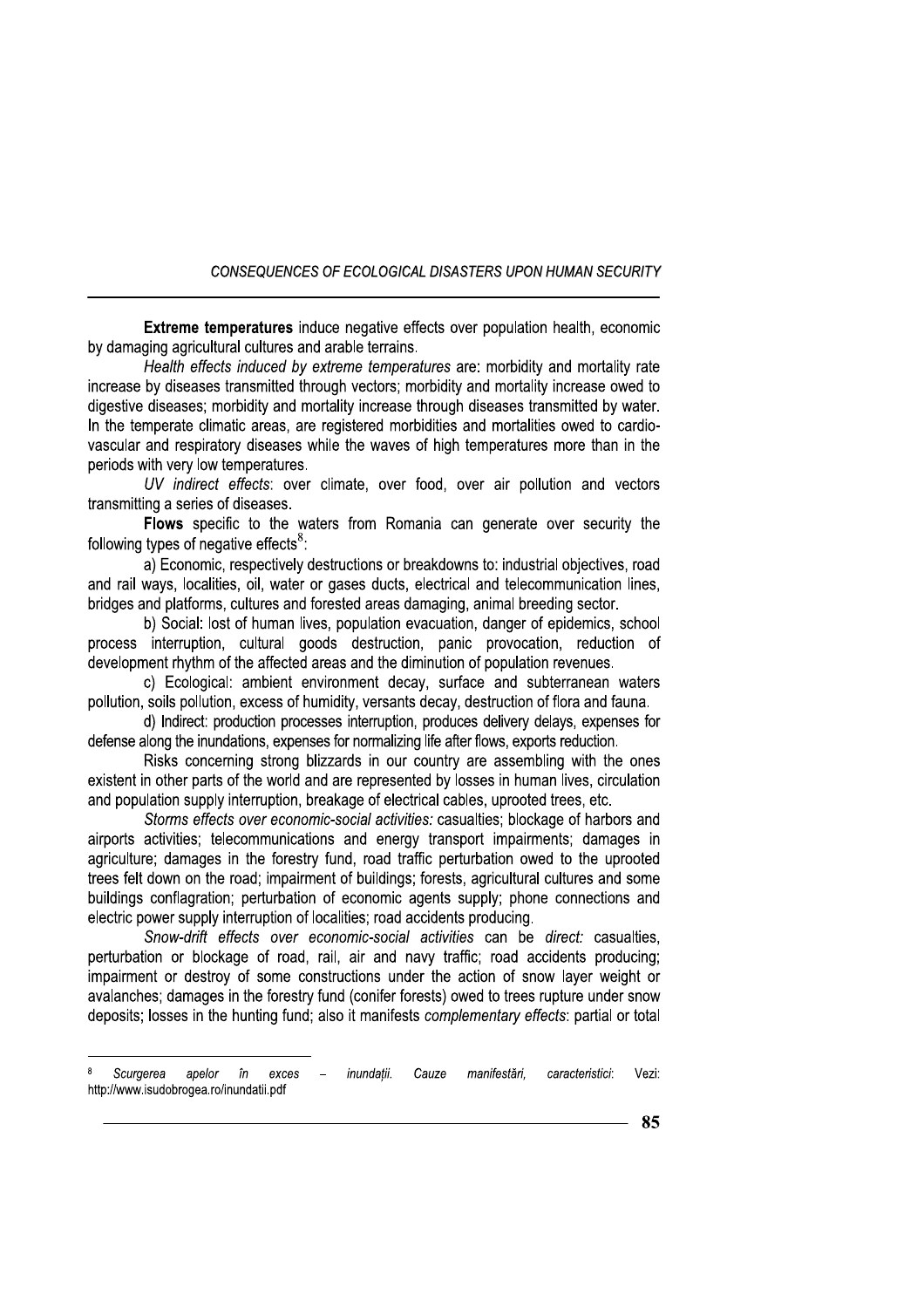isolation of some localities; perturbation or interruption of raw materials, fodder etc. supply of some economic agents; perturbation or interruption in population supply with first necessity goods; decrease of caloric comfort in the dwelling places provisioned by liquid fuel or coal; interruption of educational process; producing some road accidents; perturbation in medical assistance assurance; disturbance of firemen intervention; increase of illness number and casualties owed to the prolonged action of cold.

We continue analysis of the consequences on national plan owed to main types of natural ecological disasters with the biggest occurrence on national territory in the below table. For this, we will quantify effects over security dimensions on types of events taking into account their impact on a scale from 0 to 3, where 0 represents those effects inexistence,  $1 - low$ , 2 medium and  $3 - high$  level of damage.

|                                           | Type of natural disaster |                              |                |                        |                |                |                                        |
|-------------------------------------------|--------------------------|------------------------------|----------------|------------------------|----------------|----------------|----------------------------------------|
|                                           |                          | Drought Earthquake Epidemics |                | Extreme<br>temperature | Flows          | Landslide      | <b>Storms</b><br>and<br>snow-<br>drift |
| <b>Type of effects</b><br>on:             |                          |                              |                |                        |                |                |                                        |
| a) Social<br>security:                    |                          |                              |                |                        |                |                |                                        |
| Casualties                                | 1                        | $\overline{2}$               | 3              | $\overline{2}$         | $\overline{2}$ | $\mathbf{1}$   | 1                                      |
| Affected<br>population                    | 3                        | 3                            | 3              | 3                      | $\overline{2}$ | 1              | 1                                      |
| Refugees                                  | 1                        | $\overline{2}$               | $\overline{2}$ | $\pmb{0}$              | $\overline{2}$ | 1              | 0                                      |
| Famish                                    | 3                        | 1                            | $\overline{2}$ | $\mathbf 0$            | $\overline{2}$ | 0              | 1                                      |
| Increase of<br>poverty rate               | 3                        | 1                            | $\overline{2}$ | 3                      | $\overline{2}$ | 1              | 1                                      |
| Medical<br>infrastructure<br>damage       | 1                        | 3                            | $\mathbf 0$    | 1                      | 3              | $\overline{2}$ | $\overline{2}$                         |
| Educational<br>infrastructure<br>damage   | 0                        | $\overline{2}$               | 3              | 3                      | 3              | 1              | 3                                      |
| Potable water<br>infrastructure<br>damage | $\overline{2}$           | 1                            | $\overline{2}$ | 3                      | 3              | 1              | 3                                      |

86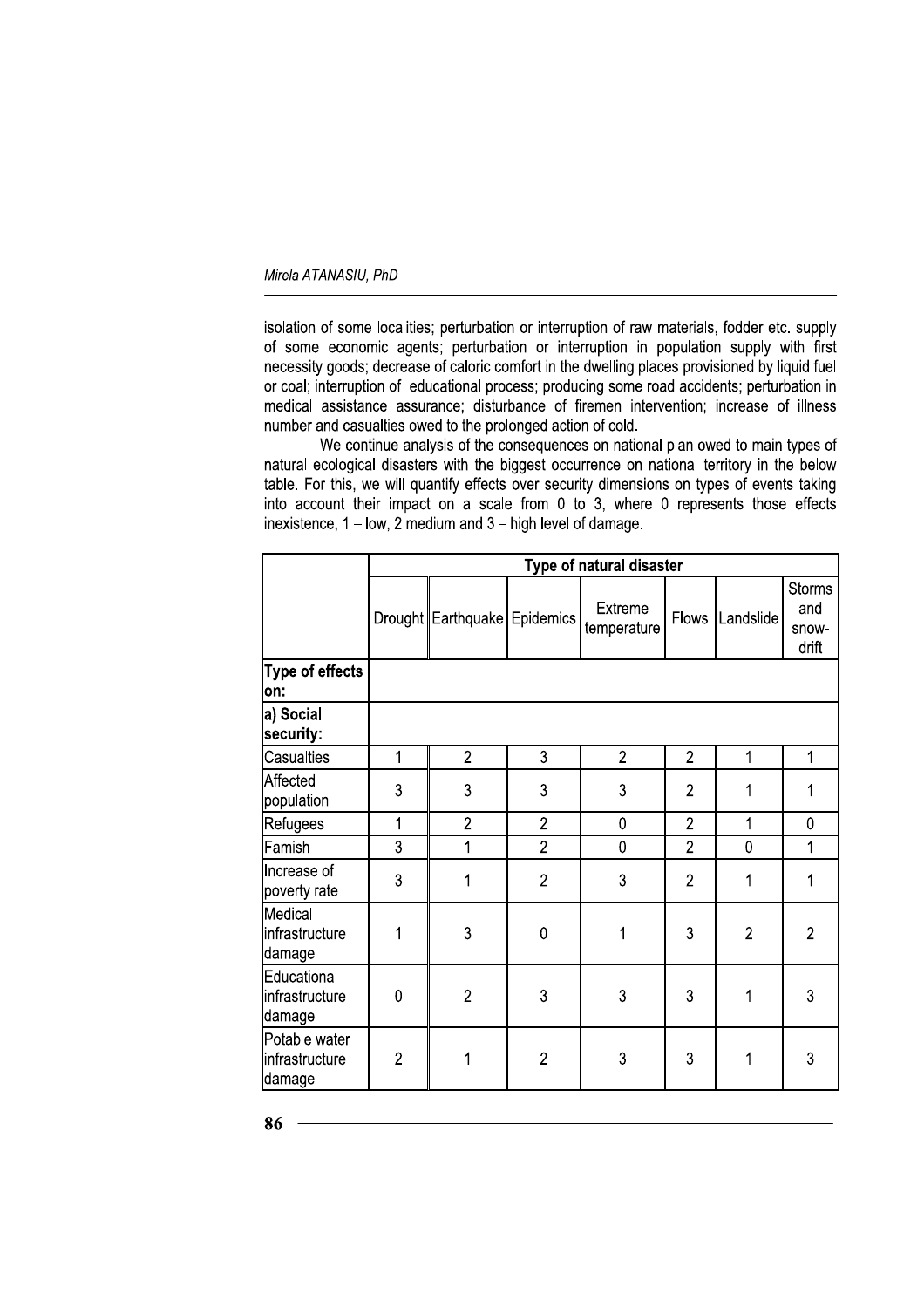| Transport<br>infrastructure<br> damage | $\overline{0}$ | 3              | $\mathbf 0$    | 1              | 3              | 3              | 3              |
|----------------------------------------|----------------|----------------|----------------|----------------|----------------|----------------|----------------|
| Energetic<br>infrastructure<br>damage  | $\overline{0}$ | 3              | 0              | $\overline{2}$ | 3              | 3              | 3              |
| b) Ecological<br>security:             |                |                |                |                |                |                |                |
| Pollution                              | $\mathbf 0$    | $\mathbf 1$    | $\overline{1}$ | $\mathbf 0$    | $\overline{2}$ | $\mathbf 1$    | $\mathbf{1}$   |
| Damaged<br>arable fields               | 3              | $\overline{0}$ | 1              | 3              | 3              | $\overline{2}$ | $\overline{2}$ |
| Damaged<br>forests                     | 3              | $\mathbf 0$    | $\mathbf 0$    | 3              | 3              | $\overline{2}$ | $\overline{2}$ |
| Protected areas<br>affected            | 3              | $\mathbf 0$    | $\mathbf 0$    | 3              | 3              | 3              | $\overline{2}$ |
| Potable water                          | 3              | 3              | 3              | 3              | 3              | 3              | 3              |
| c) Economic<br>security:               |                |                |                |                |                |                |                |
| Economic flow<br>lintrusion            | $\overline{1}$ | 3              | 3              | 3              | 3              | 1              | 3              |
| Affected<br>dwellings                  | $\overline{0}$ | 3              | $\pmb{0}$      | 1              | 3              | 3              | $\overline{3}$ |
| Indirect<br>leconomic<br>losses        | 3              | 3              | 3              | 3              | 3              | 3              | 3              |
| d) Human                               |                |                |                |                |                |                |                |
| security                               |                |                |                |                |                |                |                |
| Psychosis                              | $\overline{1}$ | 3              | 3              | $\overline{2}$ | 3              | 3              | $\overline{3}$ |
| Chronic<br>diseases                    | 3              | $\pmb{0}$      | 3              | 3              | $\mathbf 0$    | $\mathbf 0$    | $\pmb{0}$      |
| epidemics                              | 3              | $\overline{c}$ | 3              | 3              | 3              | 1              | $\pmb{0}$      |
|                                        |                |                |                |                |                |                |                |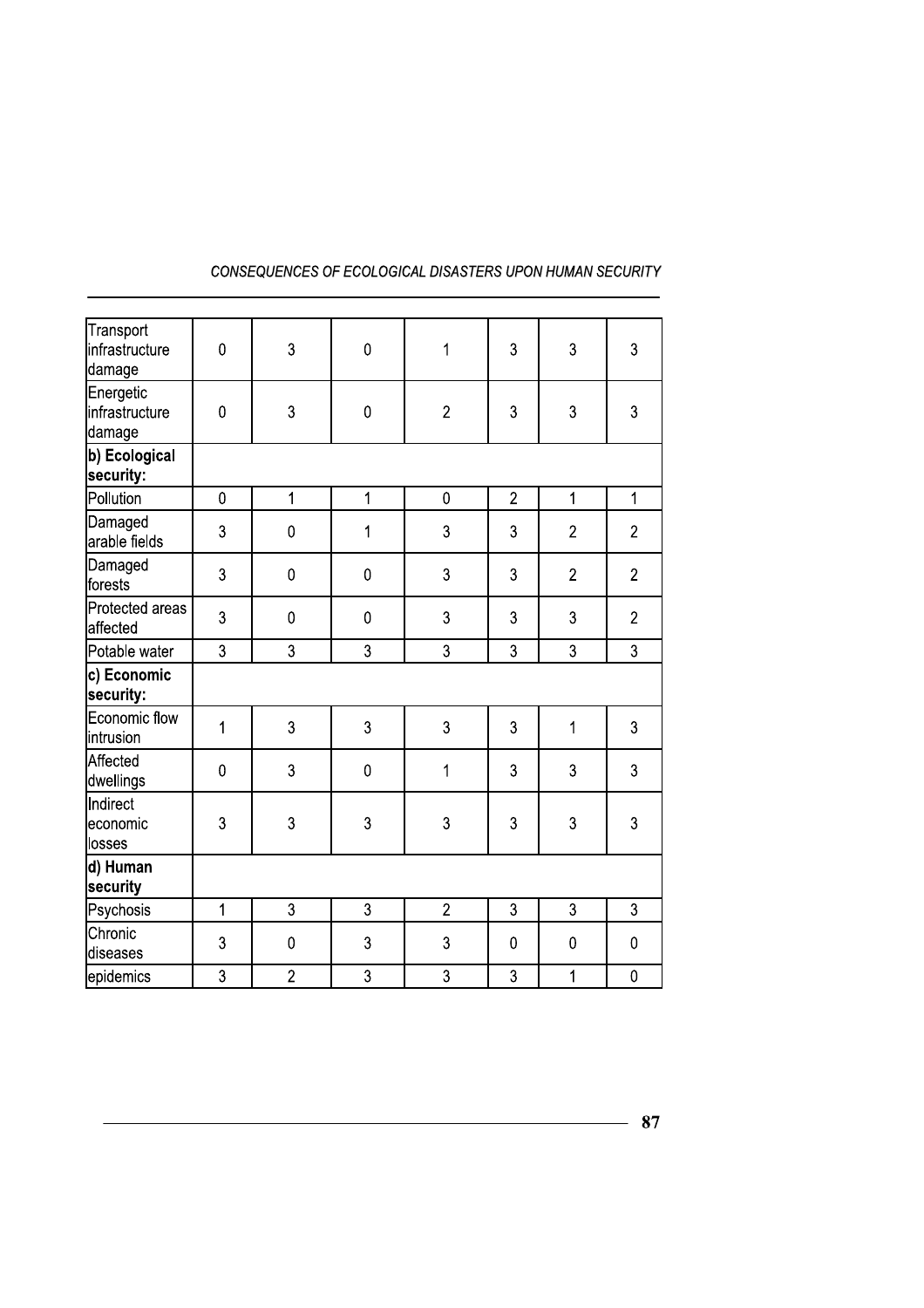Mirela ATANASIU. PhD

| le)<br><b>Informational</b><br>security                |   |   |              |   |   |             |  |
|--------------------------------------------------------|---|---|--------------|---|---|-------------|--|
| Communication<br>and information<br>networks<br>damage | 0 | 3 | $\mathbf{0}$ | 3 | 3 | 3           |  |
| f) Food<br>security                                    |   |   |              |   |   |             |  |
| Potable water                                          | 3 | 3 | 3            | 3 | 3 |             |  |
| Food                                                   | 3 | 3 | 3            | 3 | 3 | $\mathbf 0$ |  |
| Agricultural<br>culture                                | 3 | 0 | $\mathbf{0}$ | 3 | 3 | 3           |  |

Table 3 – Effects of natural disasters over security ale

| 3<br>culture                                                                                                                                                                        |                  |
|-------------------------------------------------------------------------------------------------------------------------------------------------------------------------------------|------------------|
|                                                                                                                                                                                     |                  |
| Table 3 - Effects of natural disasters over security ale                                                                                                                            |                  |
| We continue the analysis phase of disaster risk on Romanian territory and we take                                                                                                   |                  |
| into consideration as items the affected population, casualties and economic losses an we                                                                                           |                  |
| see from the below tables (4a, 4b and 4c) that flows proved to be the most preponderant<br>and devastating ecological disaster because it affects the most peoples, the wider areas |                  |
| and has the highest economic costs.                                                                                                                                                 |                  |
| <b>Disaster</b><br>Year<br>Number of affected peoples                                                                                                                               |                  |
| 1997<br>Flow                                                                                                                                                                        | 122,320          |
| 2000<br>Flow                                                                                                                                                                        | 60,431           |
| 2005<br>Flow<br>2006                                                                                                                                                                | 30,800           |
| Flow<br>1991<br>Flow                                                                                                                                                                | 17,071<br>15,000 |
| 2005<br>Flow                                                                                                                                                                        | 14,669           |
| 2004<br>Flow                                                                                                                                                                        | 14,128           |
| 2004<br>Flow                                                                                                                                                                        | 14,000           |
| 2010<br>Flow                                                                                                                                                                        | 12,237           |
| 1998<br>Flow                                                                                                                                                                        | 12,000           |
| Table 4.a. Affected population                                                                                                                                                      |                  |
| 88                                                                                                                                                                                  |                  |
|                                                                                                                                                                                     |                  |
|                                                                                                                                                                                     |                  |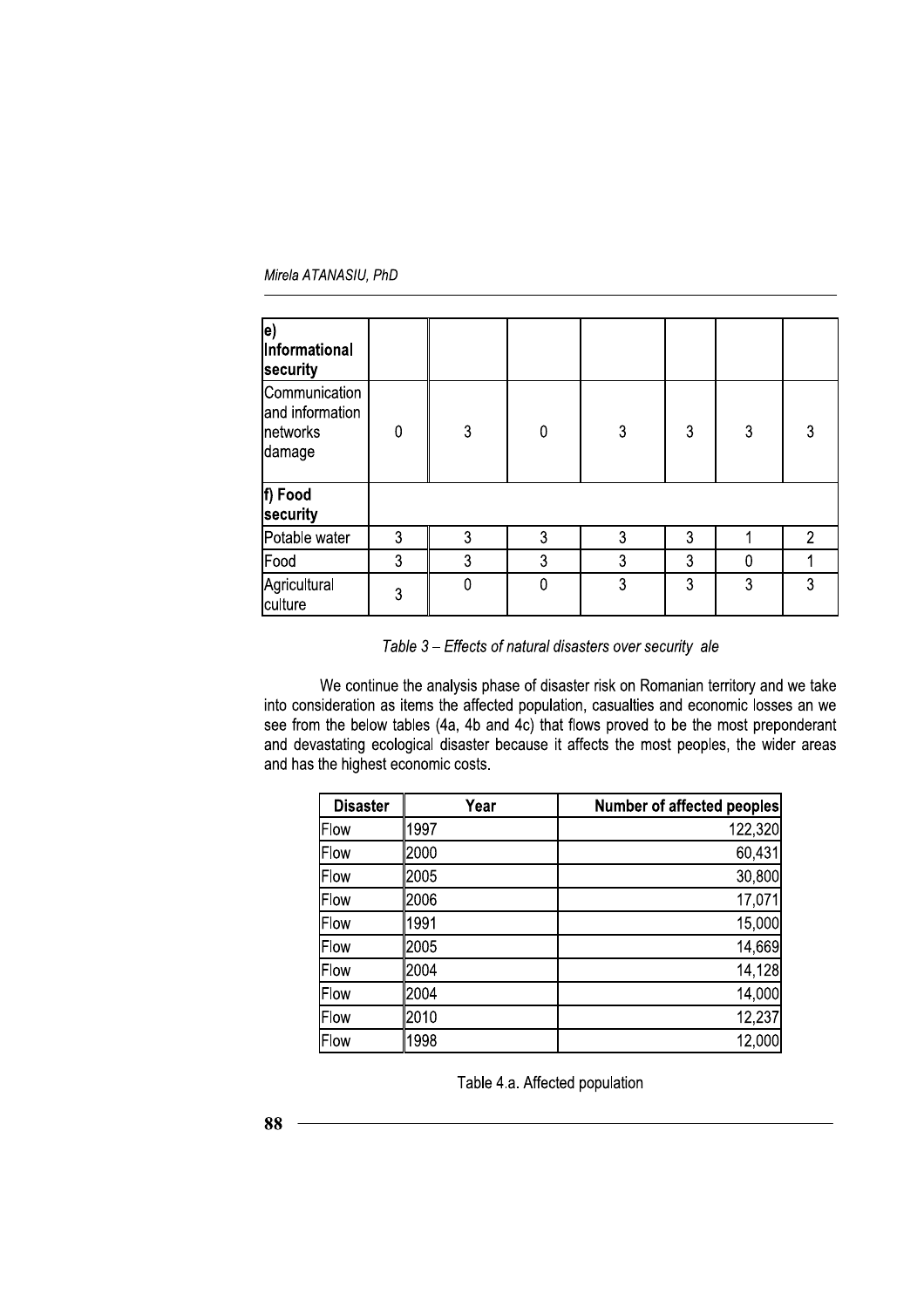| <b>Disaster</b>             | Year | <b>Number of affected peoples</b> |
|-----------------------------|------|-----------------------------------|
| Flow                        | 1991 | 108                               |
| Extreme temperatures        | 2006 | 68                                |
| Extreme temperatures        | 1998 | 60                                |
| <b>Extreme temperatures</b> | 2010 | 52                                |
| Extreme temperatures        | 2009 | 43                                |
| Extreme temperatures        | 2007 | 38                                |
| Flow                        | 2005 | 33                                |
| Flow                        | 1998 | 31                                |
| Flow                        | 2006 | 30                                |
| Extreme temperatures        | 2007 | 30 <sub>l</sub>                   |

Table 4.b. number of casualties

| <b>Disaster</b> | Year | Cost<br>(thousands US\$) |
|-----------------|------|--------------------------|
| Flow            | 2010 | 1,111,428                |
| Flow            | 2005 | 800,000                  |
| Drought         | 2000 | 500,000                  |
| Flow            | 2005 | 313,000                  |
| Flow            | 2005 | 200,000                  |
| Flow            | 1998 | 150,000                  |
| Flow            | 2001 | 120,000                  |
| Flow            | 1997 | 110,000                  |
| Flow            | 2000 | 100,000                  |
| Flow            | 1991 | 50,000                   |

Table 4.c. Economic losses

Regarding the general national analysis of risks to ecological disaster on Romanian territory fulfilled by these statistics, we considered to be useful to continue the analysis on a single type of risk, the one that affected the most hard the national territory until present.

In the late years, our country's territory was damaged by some flows producing with catastrophic followings. Therefore, in 2005, flows affected Banat, Moldova and Muntenia; in 2006, the localities situated in Danube Meadow; and, in 2008, Moldavian counties situated in the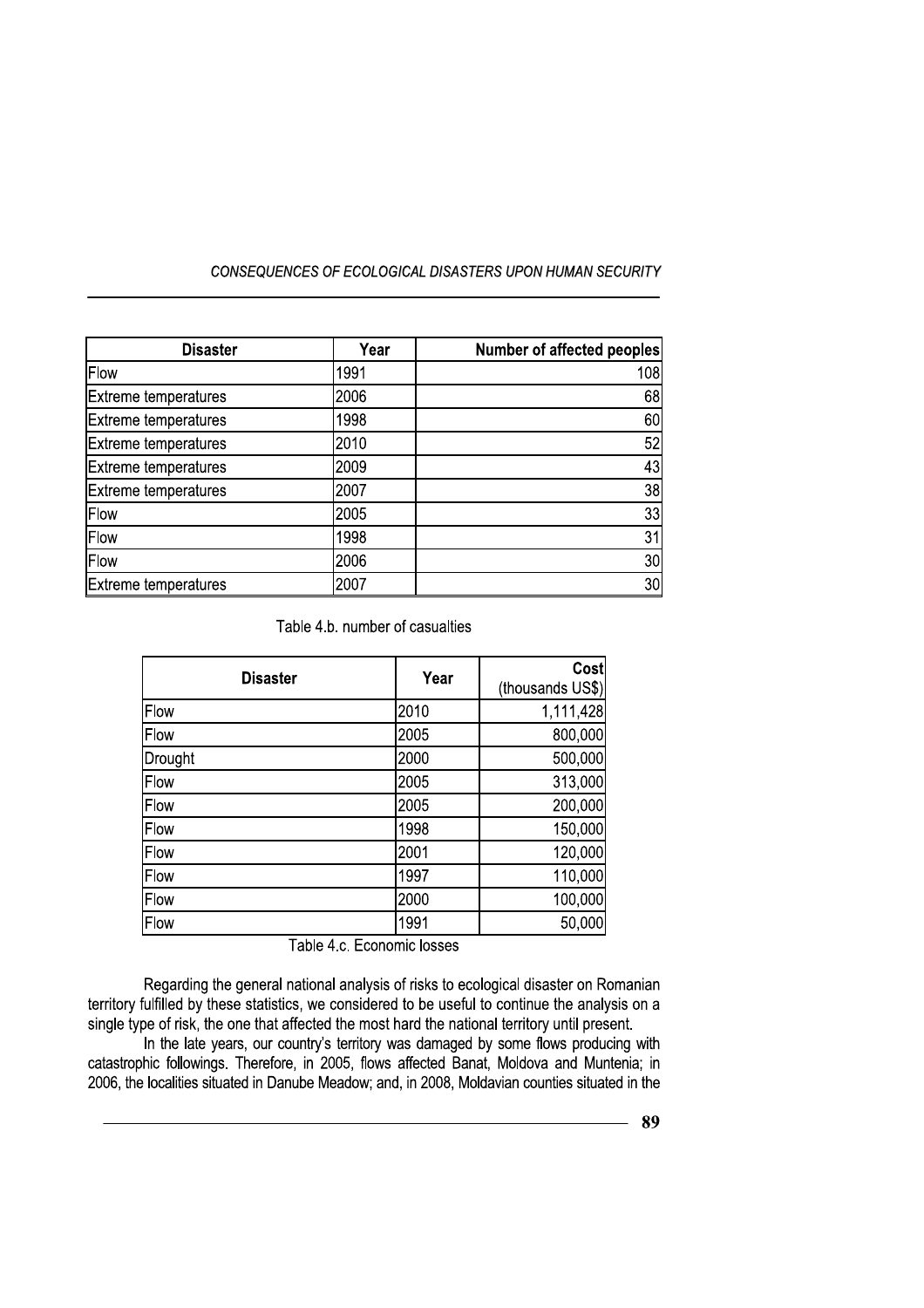basins of Prut and Siret rivers. These inundations produced casualties, infrastructure and agricultural culture destruction, and ambient environment decay.

Situation was harder so entire localities were erased from the face of the earth or had to be totally or partially moved. Practically, the last decade marked an unprecedented increase as frequency and spreading, as destructions produced by flows, under all their manifestation forms. Iasi County was strongly damaged in August 2005 by the inundation produced by Siret river in Pascani municipal city and its suburbs, and in July - August 2008, especially in the localities from the same Siret river<sup>9</sup>.

Causes of inundations producing are seen to be: pollution generated by human activities leading to substantial climatic changes, greenhouse effect and global warming; severe diminution of forested surfaces following the unreasonable cuttings off; localities and some economic-social objectives placement in floodable areas of water courses: insufficiency of some defense works against flows (aprons, barrages, etc.).

Flows manifestation forms are: produced by natural overflow of natural watercourses owed to debits growth and blockages produced by ice fields, floaters, alluviums: produced by drifts from versant because of rich precipitations of rains in short time, produced by accidents to the hydro-technical constructions (damage or destruction of barrages or aprons).

The effects of inundation producing: are direct or indirect effects over: population, and also its mobile and immobile goods; social objectives, productive capabilities (commercial societies, industrial platforms, electric plants, agro-zoo-technical ranches, fisheries establishments, harbors and so on); barrages and other hydrotechnical works representing sources of risk in downstream if accidents are produced; road, rail or navy communication ways; electric, gases supply networks and systems of supply for water and sanitation; stations for water treatment and depuration; telecommunication networks and others; natural environment (aquatic ecosystems, forests, agricultural fields, localities with the built-up areas and so on)<sup>10</sup>

Ways to combat flows are as follows: the diminution of global warming effects by reducing pollutant emissions, remaking the forested surfaces, etc.; the establishment of works for defense against flows (aprons, barrages, etc.) and the maintenance of the existent establishments; the development of meteorological and hydrological informational system consisting in observation, measurement, registration and processing of meteorological and hydrological data; prognoses, warnings and alarming elaboration and their transmission to the involved factors and to the exposed population; the forbidden of houses or economicsocial objectives placement in floodable areas and the decommission of the existent ones: the maintenance of systems for water absorption from existent rains at localities level

<sup>9</sup> Inundatiile – cauze, forme de manifestare, efecte, modalităti de combatere, Vezi: http://www.isujis.ro/files/lectieliceu pdf  $10$  Idem.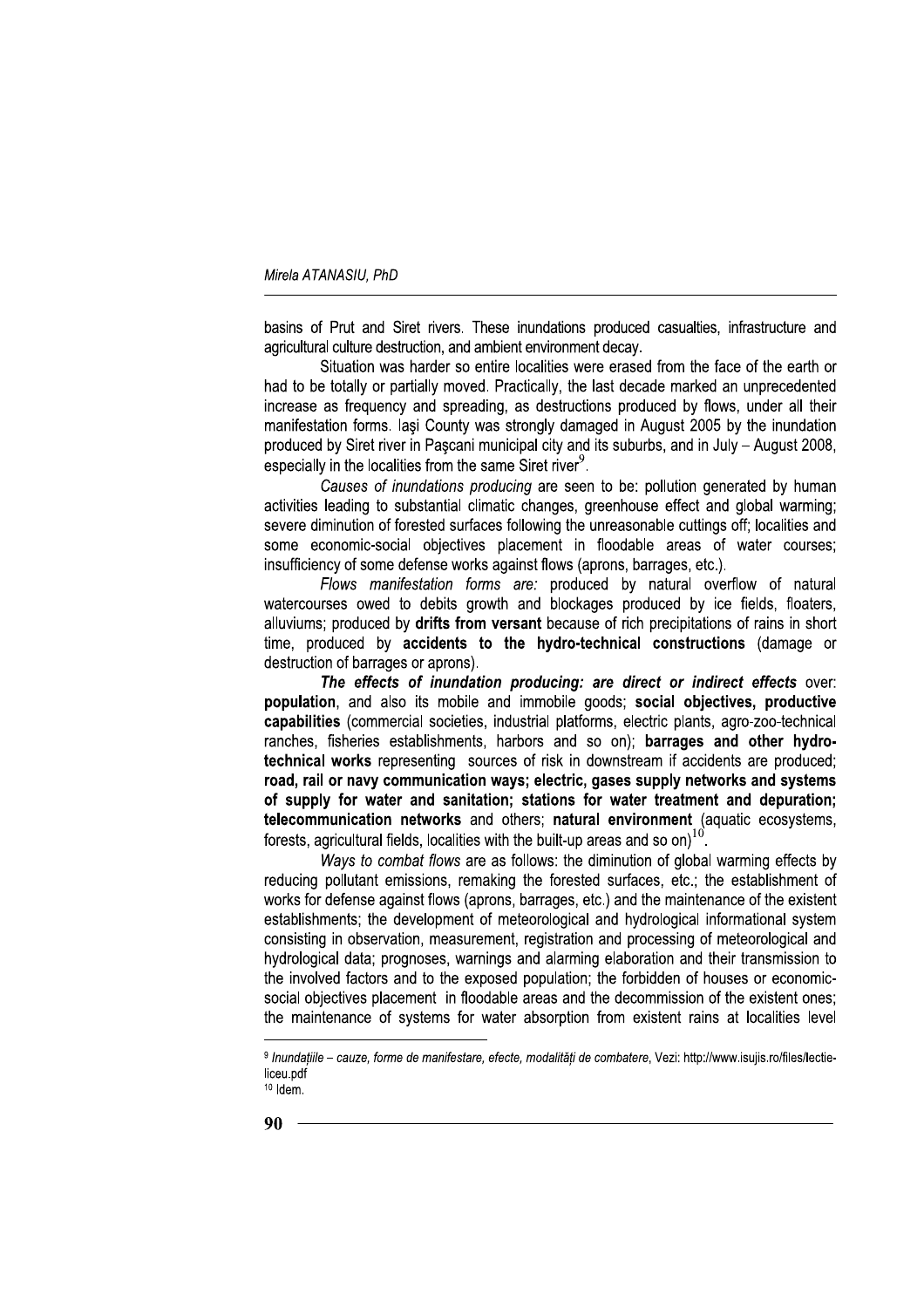(sanitation systems, culverts, channels); the maintenance of watercourses bed (vegetation removal, water beds cleaning, obstacles removal and releasing the watercourse flooding).

# 2. Ecological disasters generated by technological accidents

Technological hazards importance grew consequently to the economic-social activities development while the new developments of science and technology are assimilated and this leads to transformation of technological materials and processes. Technological hazards leading to disasters produce the interruption or bad perturbation of society functioning and generates casualties, big material losses and environment destruction.

Technological hazards are produced by the design errors of the industrial facilities, by the barrages breakage, by the high level of depreciation of those or/and enterprises' defective management or explosions. Some accidents attended by casualties and air pollution are related to the transport of dangerous substances. There are also situations when technological accidents as barrages breakages or explosions of some facilities are initiated by natural causes (flows, earthquakes) taking place a succession of extreme complex elements as chain reactions. Some technological disasters can have Transfrontalier effects and also Romania can be damaged by such events from our neighbor countries territory or by armed conflicts.

In Romania there exist 245 industrial objectives part of major risk category. The most of them are tided to the chemical and petrochemical industry  $(144 \text{ units})^{11}$ .

Under this category are comprised: chemical, biological, nuclear accidents; subterranean accidents; faults to the hydro-technical construction or ducts; mass fires; major accidents to equipments and major technological installations; big failures to the installations of communication networks, etc.

30% from our country's territory is under technological risk and 8,000,000 persons - are in areas of technological risk. As regards the chemical accident the most vulnerable categories of population are: children because they aren't assured with protection means, intoxication and lethal doses is smaller and they don't have abilities to react when occurs a chemical accident; old peoples because their capacity to react is reduced and the percentage of ill people or having chronic illnesses is high<sup>12</sup>.

After a short analysis over the technological accidents that represent sources of ecological hazards result few categories of such event as follows:

Chemical accident can be defined as uncontrolled emission in the surrounding area of some industrial harmful substances at higher concentrations than maximum admitted ones endangering population's health.

<sup>&</sup>lt;sup>11</sup> Dan Bălteanu, Sorin Cheval, Mihaela Serban, Evaluarea și cartografierea hazardelor naturale și tehnologice la nivel local și național - Studii de caz, Institutul de Geografie al Academiei Române, București, p. 7, Vezi: http://www.racai.ro/RISC1/DanBalteanu.pdf

<sup>&</sup>lt;sup>12</sup> Hazarde tehnologice în România, http://andreivocila.wordpress.com/2010/11/24/hazarde-tehnologice-inromania/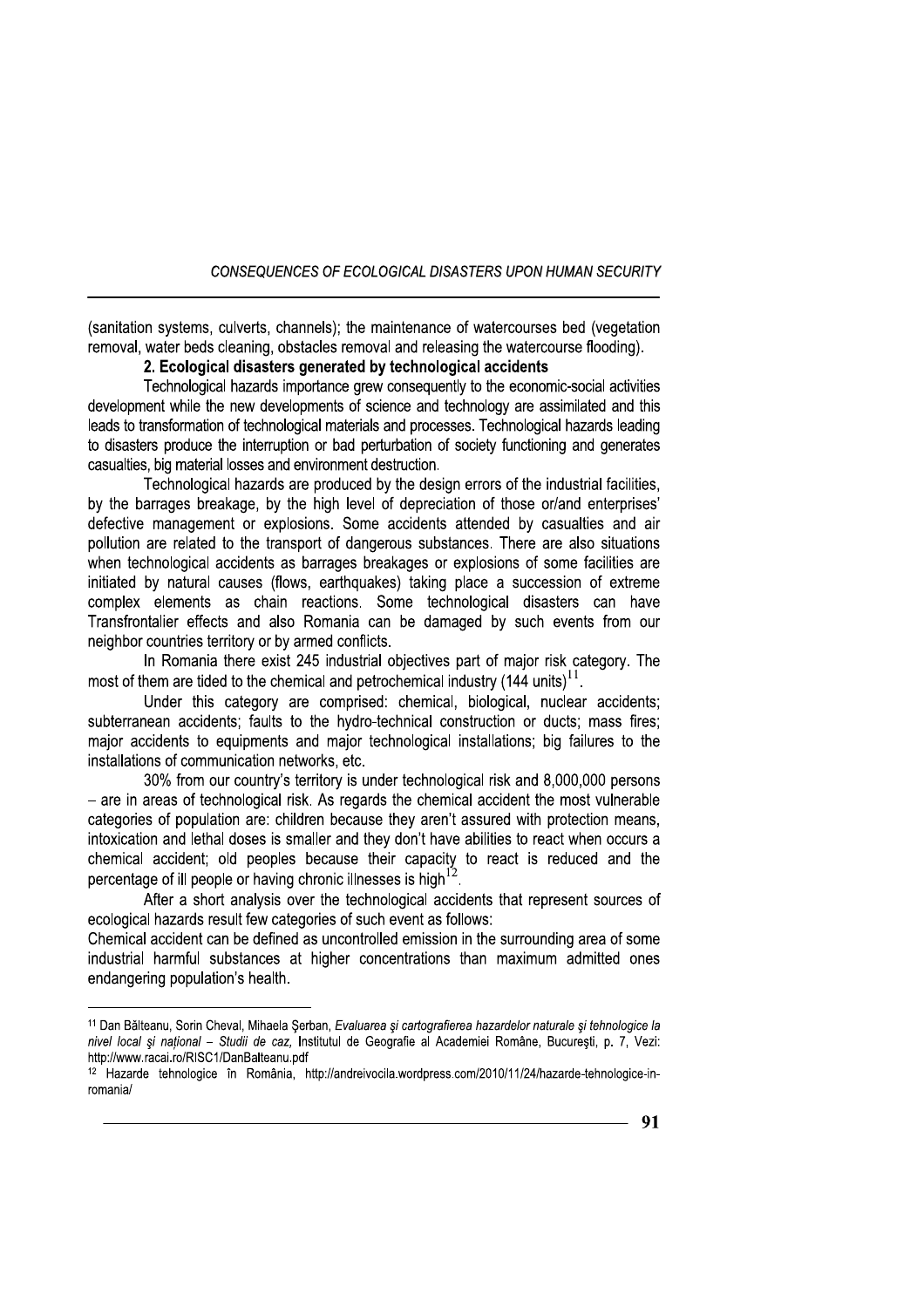World's Health Organization (WHO) appreciates that around the world produce few chemical accident every week. Fortunately, only very small percentage from those endangers peoples' health from surrounding places. Some accidents produced in the last decade were accompanied by the emission of very harmful substances following many casualties among human beings and many intoxicated peoples.

Chemical accidents can be: minimum chemical accidents - when into a toxic source installation (source of chemical danger) is produced a controllable failure followed by the release of chemical substances in the surrounding environment; maximum chemical accidents - when to the toxic source installation is produced an uncontrollable failure. Under this circumstances, from the toxic source installation is released in the surrounding environment a big part or the entire quantity of toxic substance.

Areas of chemical risk are situated in those points on our country's territory where exist economic important agents that stocks, process, transport or produce dangerous (toxic) substances. There are estimations at national level exist about 50 such source risk points without emphasizing transports number and frequency of such substances.

Nuclear accident represents the event affecting installations of a nuclear reactor or of a nuclear-electrical plant provoking population and surrounding environment irradiation and contamination over the limits allowed by the law.

Radiations are present in nature and can be artificially produced without being different as type or effect. By work's specific there exist a great number of persons exposed to ionizing radiations in the research field, in the energetic or nuclear industry, etc.

Sources of nuclear accident are: artificial satellites having at board generators of electric energy in direct conversion, nuclear reactors with plutonium or enriched uranium; airships transporting radioactive substances with high activity or nuclear weapons; deposits of radioactive wastes of high radioactivity from the electric nuclear plants and from the irradiated fuel network; crushing-mills, concentration, preparation and treatment of irradiated fuel; energetic or research reactors; underground nuclear objectives for testing in peaceful goals, land transport of radioactive sources.

Electric nuclear plants including in their structure nuclear reactors of high power (500 – 1000 MW) constitute as was proved in the nuclear accidents from Govonia (Brasilia). Cernobâl (1986), Tokaimura (Japan – 1999) the worse dangers for surrounding environment contamination in such situations.

Energetic nuclear reactors still have high level of safety conferred by the profound defense conception by many physical barriers against fission products as combustible elements jacket, primary cooling circuit, enveloping system, and also the existence of special systems of security for rapid turning off.

Sources of nuclear risk for Romania: C.N.E. CERNAVODA - Constanta: C.N. COLIBASI (MIOVENI) - Arges County; F.I.N. MÃGURELE - Bucharest.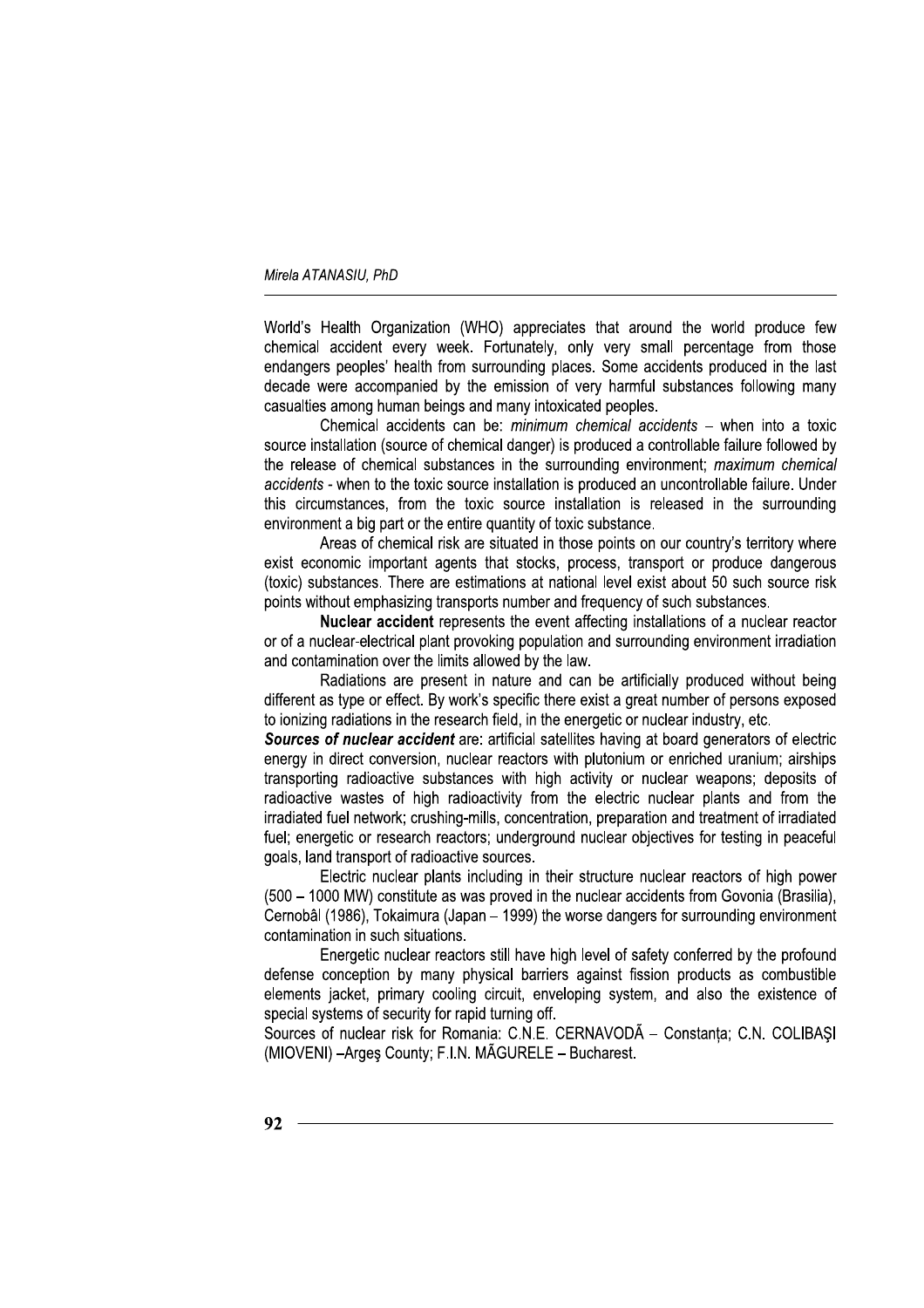Nuclear accidents effects are of many types therefore there exist biological effects: well shaped somatic (precocity, rush, leucopenia, late depilation, skin cancer, osteosarcom), stochastic somatic effects; precocity; neural-vegetative distress, leukemia. thyroidal cancer and genetic effects (at first generation - hereditary and congenital malformations; birth rate diminution; at the following generations – recessive malformations, immune-biological capacities diminution).

Nuclear reactors can produce partial contamination of respective ambient environment, of atmosphere, by volatile fission products as 131I, 133Xe, of water used as cooling agent, of soil from the vicinity contaminated with fission products and a great quantity of radioactive wastes with hardships in evacuation to avoid the environmental contamination.

Biological accident represents any escape under control of pathogen germs from research institutes, hospitals (defection of frigorific devices, accidents in the sterilization process, accidental evasion of infected laboratory animals) or intended sabotage of such installations for these pathogen agents' production and storage.

Breakdowns to the hydro-technical constructions represent the defective functioning of a hydro-technical construction leading to casualties and material losses on the portions situated downstream. The hydro-technical works of hydrographic basins settlement and especially barrages and accumulation lakes are big works stressing out many technical difficulties. Therefore, must be assured, at one hand, their accomplishment into a unity frame regarding the ensemble of hydrographic basin and, on the other hand, in their exploitation should be aimed the optimal satisfaction of all uses and interests.

Barrages control and surveillance that interest public security represents a main obligation coming from state's tasks regarding its inhabitants' life and their goods protection. Therefore they should involve.

From the evidences of Water Cadastre in Romania and from the inventors presented by main holders, results that on our country's rivers there are about 1,900 barrages, able to accumulate a total water volume by about 15 billions cube meters, respectively about 18.7 billions cube meters including the accumulation on Danube. Iron Gates I and II.

Major accidents on communication ways represent phenomena of temporary interruption of circulation generating their destruction, human and animal casualties and material losses. They can be air, land or maritime.

Air accidents comprise violent impacts of airships transporting passengers and merchandise.

Land accidents are constituted by the collusions or derailment of merchandise or passenger trains or vehicles (cars. trucks, buses, etc.).

Maritime accidents refer to accidents produced by ships along the storms, explosions, fires, collisions with icebergs or rocks.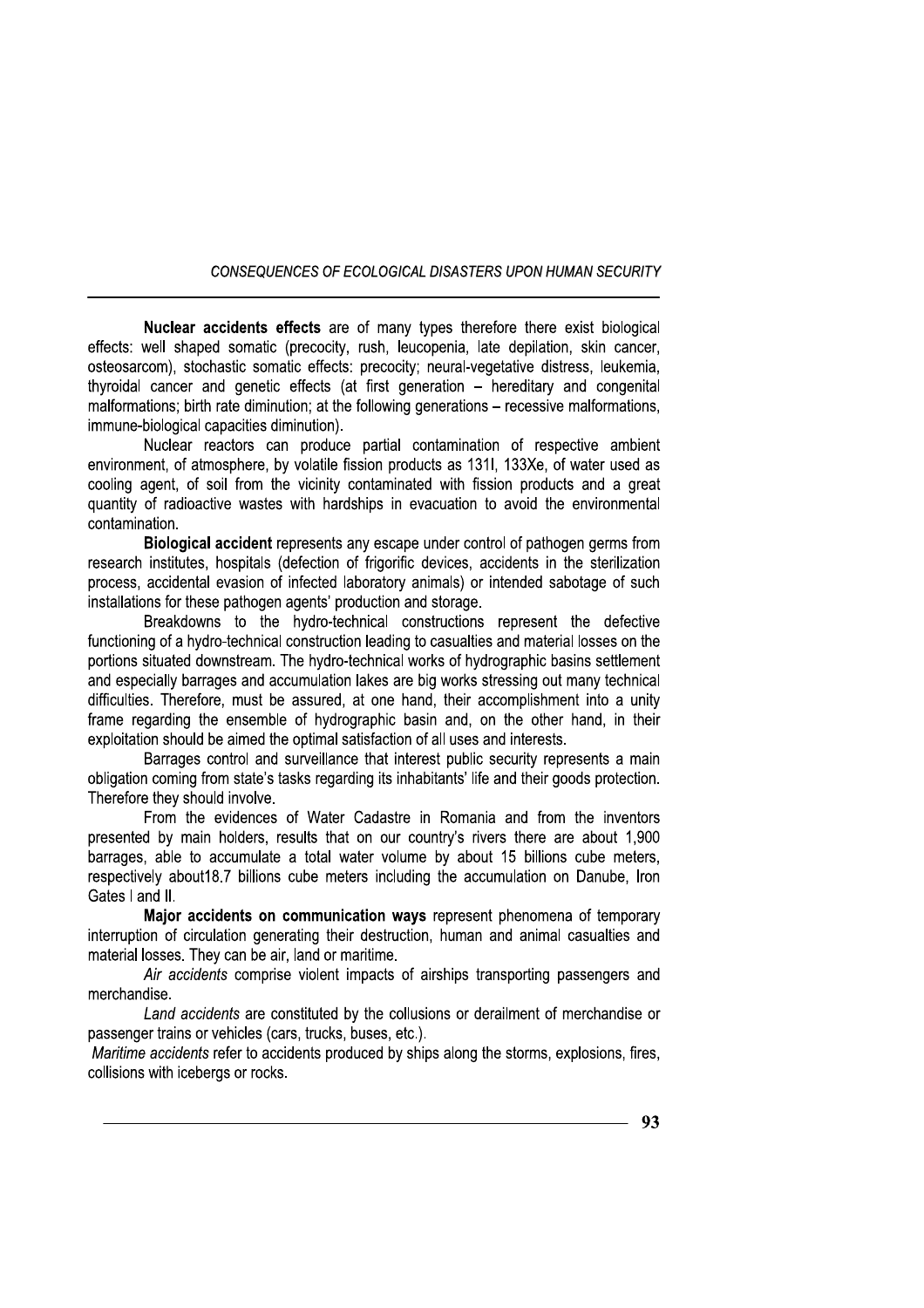Maritime navigation rules, signalization means offer full security and the meteorological prognosis allow to avoid cyclones, which can lead to accidents on maritime transport way. Still, these transports means can collapse and expose to death hundreds of passengers.

The traffic accidents trend in increasing owed to the escalation of transport capacities and vehicles speed.

In the late years, aviation accidents occurrence produced on global plan with big number of victims but also the air accidents registered in the late years in Romania increased. We remind here the air accident from Balotesti - March 31, 1995, Bucharest -Brussels flight; 60 casualties (49 passengers and 11 crew members).

In the railways catastrophes are three factors: defections of railway (rail deformation, defects of platform where is sited the railway), faults of rolling material and circulation faults (excess of speed, dangerous obstacles, defective signalization). Road catastrophe from Mihăilești represented an accident caused by improper transport of dangerous materials (ammonium nitrate), which in contact with organic substances at critical temperatures produce large explosions.

Maior accidents to facilities and dangerous technological installations. By this type of accidents we understand the destruction on damage of facilities and technological installations caused by human carelessness resulting in many human victims and great material losses. Basic characteristics for this type of accident can be: technological field of activity (metallurgical, chemical installations, etc.); technological cycle capacity, productivity and length; size of affected area; way of accident's propagation (explosion, toxic cloud, fire).

Technological accidents are classified after effects amplitude in catastrophic, grave and minor. For our study we consider only catastrophic technological accidents with the following characteristics13: human casualties (1 death); total lost of production installation or provoked damages to properties more than 1 million Euro; interruption of production for more than 30 days; long-termed or permanent impact over the environment; potential effects beyond the affected area - impact over population.

General effects happened after the ecological catastrophes caused by technological activities are as follow: lost of human lives and material damages; total or partial destruction of installations; disrespect of demands on intern and extern plan; social problems (unemployment, supplementary expenses for rehabilitation); ambient environment damage.

For the technological hazards, also as in the natural disasters, critical infrastructures represent one of the most vulnerable compounds being damaged as consequence of multitude of "invisible" and multistage threats hard to deal with and assessed by usual methods of detection.

<sup>&</sup>lt;sup>13</sup> Hazarde tehnologice în România, http://andreivocila.wordpress.com/2010/11/24/hazarde-tehnologice-inromania/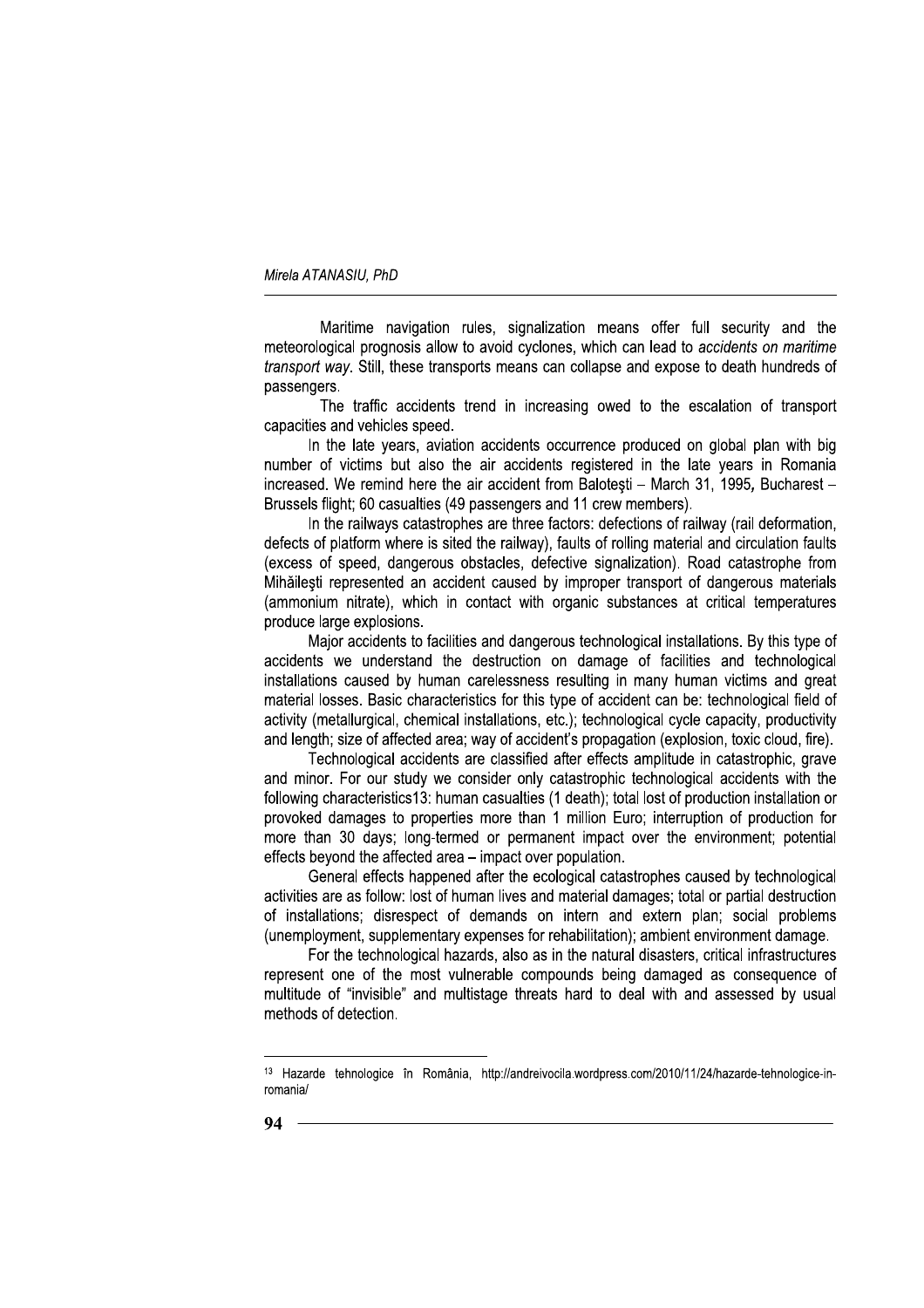Vulnerabilities reduction and threats counteraction can be fulfilled by investments in sciences and technology on the background of an adequate legislative and decisional framework in order to enhance resistance capacity to technological hazards of respective community.

Major provocations refer to authorities' capacity to: provide information concerning technological hazards and disasters where and when are needed; decipher and understand anthropic processes activating technological hazards; develop strategies and technologies to diminish technological hazards; identify and reduce vulnerabilities of interdependent critical infrastructures; assess resistance to disaster by using standard methods; promote so-called "calculated risk behavior"<sup>14</sup>.

# 3. Ecological disasters provoked by grave social accidents

Historically speaking, the biggest ecological disasters were provoked by wars. Along history, the maneuvers used in battles degraded very much the environment and the costs to diminish pollution are rise up to billions of dollars.

Saddam Hussein army withdrawal from Kuwait in 1991 cost Kuwait 1.5 billions dollars to stop the fires to the oil pits and the country lost over 5 billions dollars to rebuild the affected infrastructure. The smoke produced was full of acid gases, toxic particles and dangerous chemical compounds as sulph dioxide and hydrogen sulphide, all these associated with respiratory affections and cancer<sup>15</sup>.

A well-known example of ecological war use was represented by "Agent Orange" use by the USA army to destroy food sources while the Vietnam War. Recently, the blast of oil drills in Kuwait generated the emission in the atmosphere of tones of pollutant gases as carbon dioxide and sulph dioxide bringing on black and acid rains in Saudi Arabia and black snow in Kashmir (over 1,500 miles away)<sup>16</sup>.

The blast of a heavy bomb annihilates all flora and fauna completely destroying the inferior layers of soil which will be able to complete regeneration only after  $1,500 - 7,400$ years. Over 84 countries were affected by mines and unexploded bombs in 2004, as states the Landmine Monitor<sup>17</sup>. Last year, their number reduced to 70. Much time after the conflicts are ended, the land mines can continue to make the conflict areas uninhabited. These can remain active until 50 years. Mines are fabricated with low costs but one mine inactivation can cost about 1,000 dollars. Mines can be ejected at rates about 1,000 per mine but is

<sup>&</sup>lt;sup>14</sup> Efectele hazardelor naturale si tehnologice asupra infrastructurilor critice, Colocviu Strategic nr. 2/2009, Editura Universitătii Nationale de Apărare "Carol I", București, p. 4.

<sup>15</sup> Pagubele ecologice produse de războaie costă statele miliarde de dolari, Vezi: http://www.antena3.ro/ externe/paqubele-ecologice-produse-de-razboaie-costa-statele-miliarde-de-dolari-121058.html

<sup>16</sup> EXCLUSIV Green Report: Cat polueaza un razboi? Milioane de dolari pentru reducerea poluarii din razboaie, luni, 21 martie 2011, Vezi: http://www.green-report.ro/stiri/exclusiv-green-report-cat-polueaza-un-razboi-milioanede-dolari-pentru-reducerea-poluarii-din-razboaie

<sup>&</sup>lt;sup>17</sup> http://www.the-monitor.org/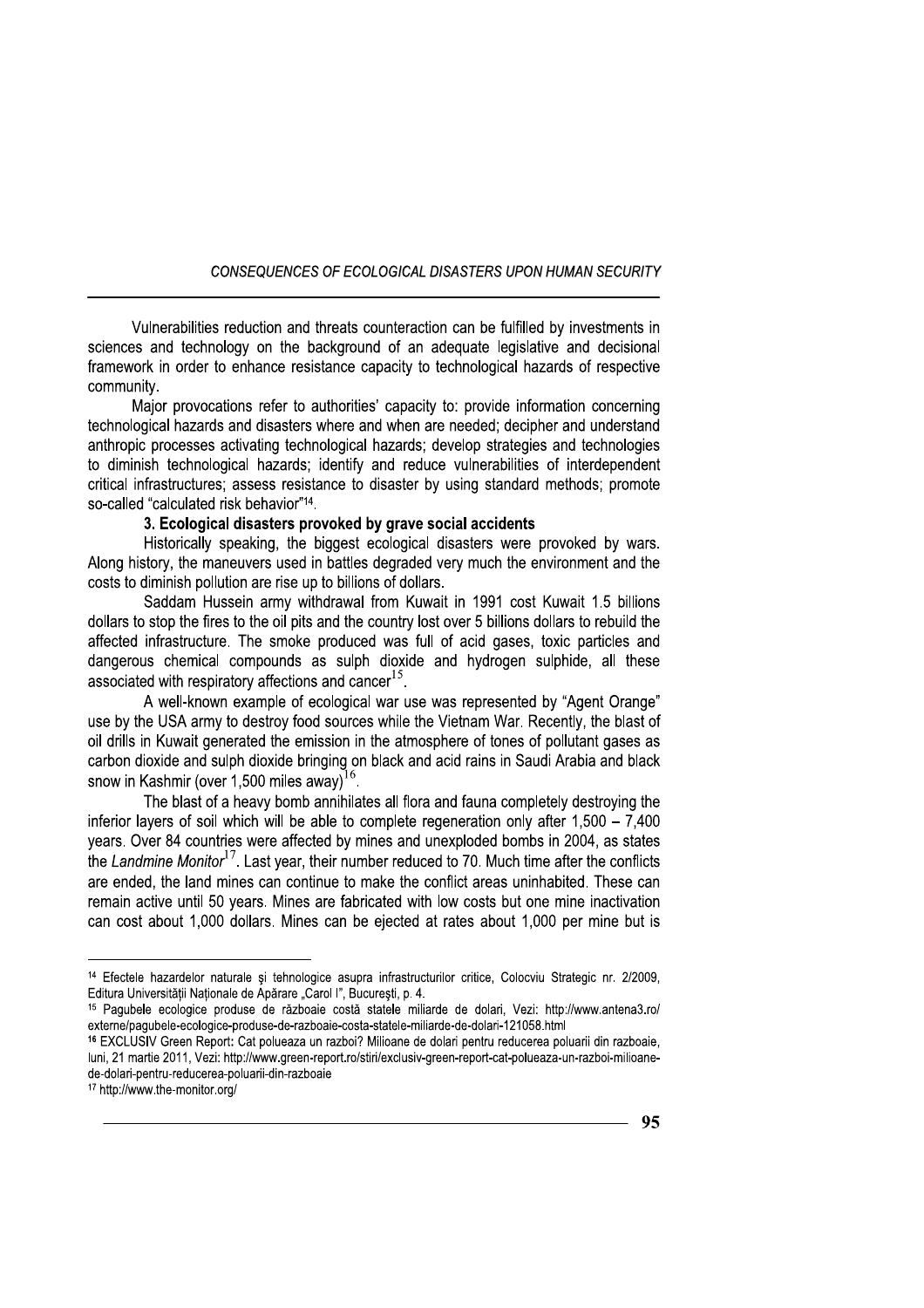needed a whole day for a qualified expert to clean 20-50 square meters of land contaminated with mines. Also, over 20,000 sites comprising more than 1,700 American military facilities are contaminated with conventional toxic wastes came from mines. In regard to United Nations, the last year costs estimation for cleaning the mines from 27 states cost a half billions dollars<sup>18</sup>.

In 2007, the humankind expensed about 1.1 trillions dollars in the military field to fabricate the ammunition and train soldiers to kill<sup>19</sup>.

USA expended in 2006 for Iraq War more then invested all world countries in energy from renewable sources.

As Romania regards, Jane's Information Group sustains ROMAIR Company developed and produced CL-250 combined bomb, assembling to RBK-250 soviet one. It also states this bomb is endowed with BAAT-10 antitank mines and BF-10T antipersonnel mines<sup>20</sup>.

Jane's Information Group also reported about Aerostar SA that produces LAR-160 multi-launcher missile system able to use MK4 missile containing 104 M85 sub-munitions<sup>21</sup>

As regards Romanian stocks of combined munitions, on ROMARM site appear two types of enhanced conventional multi-use munitions, 152mm projectiles, CG-540 and CG- $540$  ER<sup>22</sup>. These types of combined munitions containing GAA-001 charge represent a production and marketing result with the support of Israelian military industry. GAA-001 charge is described to be identical to M85 israelian and is produced by Romanian Aeroteh SA Company<sup>23</sup>.

Still, in April 2011, Romania declared "it doesn't have KMG-U distributors or combined bombs RBK-250, RBK-275 or RBK-500 types"<sup>24</sup>.

#### **Conclusions**

Disasters became more common and destroving mainly owed to the climatic changes and unsustainable development. Disasters are - natural and anthropological -

<sup>18</sup> Paqubele ecologice produse de războaie costă statele miliarde de dolari, Vezi: http://www.antena3.ro/ externe/paqubele-ecologice-produse-de-razboaie-costa-statele-miliarde-de-dolari-121058.html

<sup>&</sup>lt;sup>19</sup> EXCLUSIV Green Report: Cat polueaza un razboi? Milioane de dolari pentru reducerea poluarii din razboaie, luni, 21 martie 2011, Vezi: http://www.green-report.ro/stiri/exclusiv-green-report-cat-polueaza-un-razboi-milioanede-dolari-pentru-reducerea-poluarii-din-razboaie

<sup>&</sup>lt;sup>20</sup> Robert Hewson, ed., Jane's Air Launched Weapons, Issue 44 (Surrey, UK: Jane's Information Group Limited, 2004), p. 290.

<sup>&</sup>lt;sup>21</sup> Leland S. Ness and Anthony G. Williams, eds., Jane's Ammunition Handbook 2007-2008 (Surrey, UK: Jane's Information Group Limited, 2007), p. 714.

<sup>&</sup>lt;sup>22</sup> Romarm, "Artillery Ammunition," www.romarm.ro.

<sup>&</sup>lt;sup>23</sup> Leland S. Ness and Anthony G. Williams, eds., Jane's Ammunition Handbook 2007-2008 (Surrey, UK; Jane's Information Group Limited, 2007), pp. 605-606.

<sup>&</sup>lt;sup>24</sup> Letter from Doru Costea, 27 April 2011, C1-3/3782. Jane's Information Group has listed Romania as possessing KMG-U dispensers (which deploy submunitions), and RBK-250, RBK-275, and RBK-500 cluster bombs.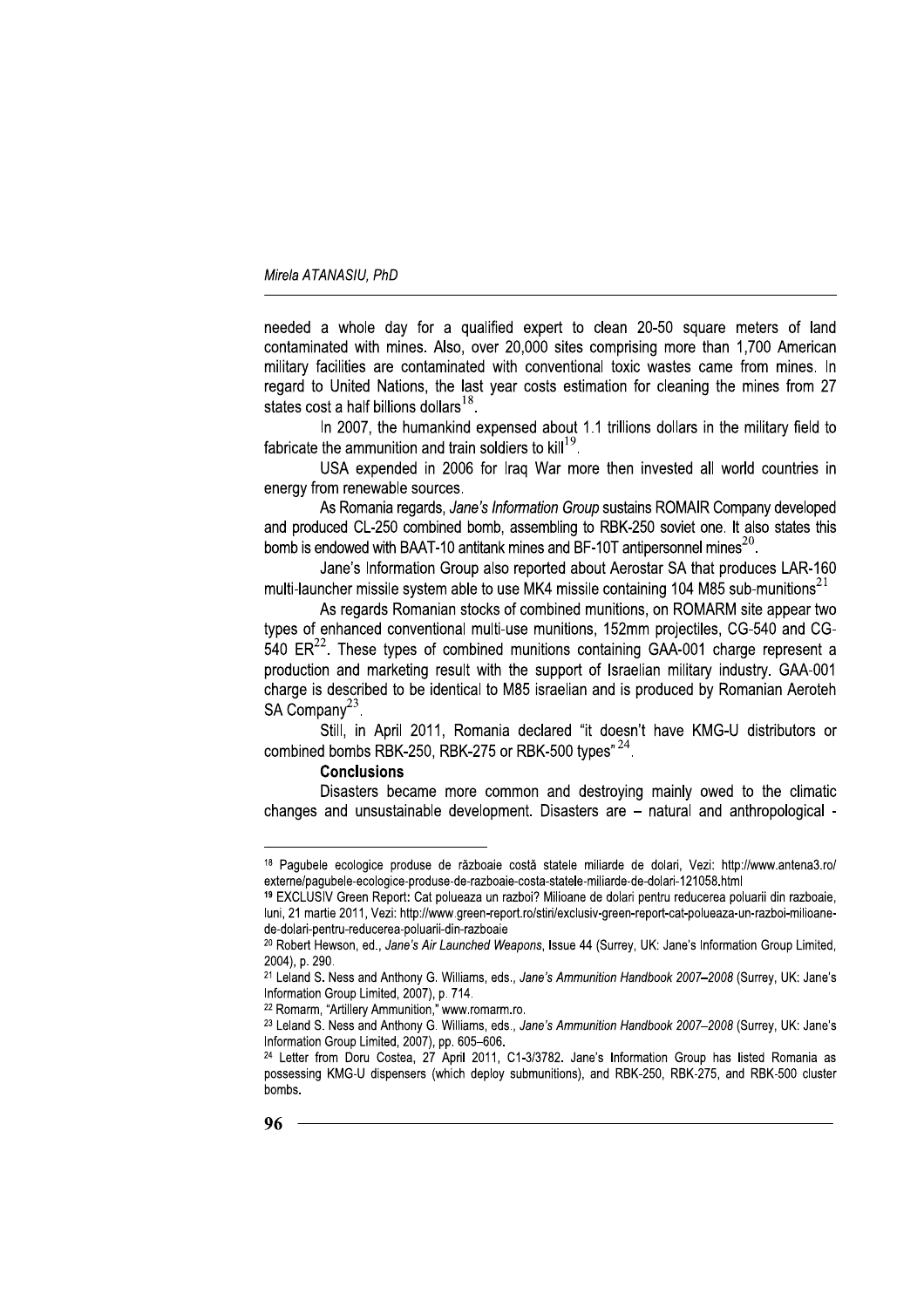dangers' result overwhelming the capacity of vulnerable peoples to confront them. Therefore, disasters shouldn't be seen as extern threats but as risks created by human society – able to be combated by human action.

Disasters occurrence has a complex relation with human development processes and consequently with the intervention in development related to subsistence. Wellbeing and economic growth assurance is just an aspect of development that doesn't necessary reducing the risk: we should remember the devastating impact of Katrina hurricane in USA. In exchange, the relation between development and disasters' risk is multi-thematic comprising location, causality and programmatic effects of development work. In this regard we can draw up following conclusions:

a) Ecological disasters disproportionably affect poor people in the world. More than half from the deaths are caused in countries with low items of human development although only 11% from the population exposed to risk live in there<sup>25</sup>. So, low levels of human development are strongly related to low capacity and high vulnerability in determining risks. Inversely, poverty reduction can help to disasters' risk diminution by reducing vulnerability and capacity enhancement but only if the measures to diminish disasters' risks are consciously assessed and implemented as part of intervention.

b) Disasters are born from development failures. Disaster's outburst often leads to infrastructure's destroy, subsistence erosion, hurt, illness, and death. Yet, the losses caused by disasters interact with and deepens other social weaknesses and can lead on long term to political, social and economic crises. Also, social changes and development programs from the past failed to prepare social structure for disasters' outburst: societies remained vulnerable.

c) Development projects can raise disasters' risk. Intervention for development of state and non-state actors can negatively and strongly impact over social capacities and vulnerabilities to the basic causes' level of the dynamic pressures and other uncertainty conditions. There are many examples when the trend for economic growth and social enhancement creates new disasters' risks as, for example, rapid urbanization.

d) Allotment of limited resources for development and aid projects can be a game without gain while the both types of interventions access the same low sum of money, a arowth in the aid intervention could quick an decrease in the development interventions.

<sup>&</sup>lt;sup>25</sup> Df (1999) Guidance for Evaluation Humanitarian Assistance in Complex Emergencies, de la www.theecentre.net/resource/e\_library/doc/OECD.pdf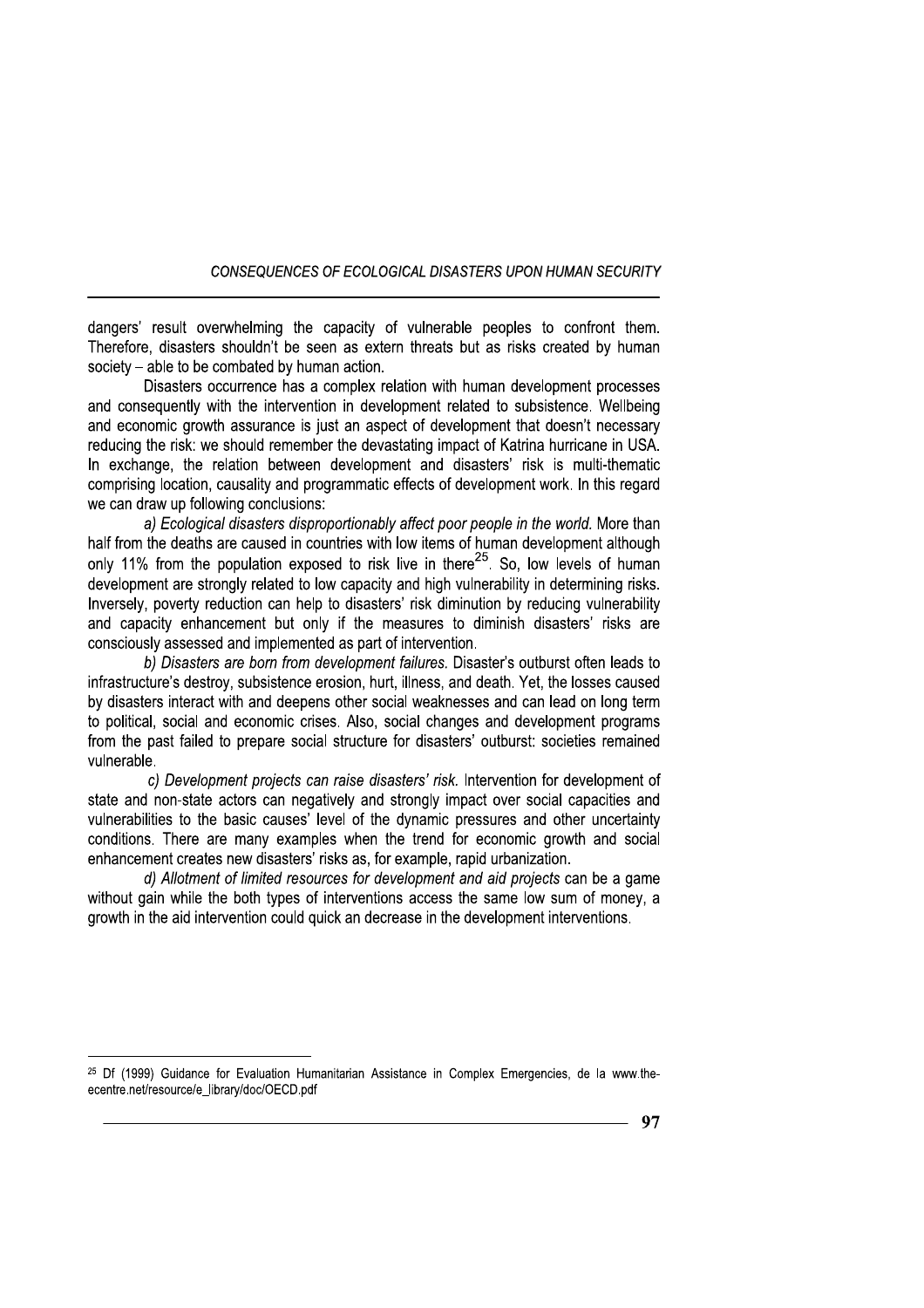# BIBLIOGRAPHY

- European Environment Agency, Mapping the impacts of recent natural disasters and technological accidents in Europe - Environmental issue report no. 35, Copenhaga, 2003.
- Maxx Dilley, Robert S. Chen et all, Natural disaster hotspots: a global risk analysis, Synthesis Report, March 2005
- Anexa la Strategia natională de management al riscului la inundații prevenirea, protectia și efectelor inundatiilor, http://schimbariclimatice.amr.ro/documente/ diminuarea strategia\_nationala\_de\_management\_al\_riscului\_la\_inundatii.pdf
- Ministerul Mediului și Pădurilor, Strategia natională pe termen mediu și lung de management al riscului la inundații, 2009-2010.
- Carta verde, Politici de mediu, Guvernul Romaniei, Programul Phare 2000 Fenomene de risc geografic, studiu al Academiei Romane, 1998
- European Agency for Safety and Health at Work. OSH in figures: stress at work facts and figures - European Risk Observatory Report No. 9, Luxembourg: Office for Official Publications of the European Communities, 2009.
- United Nations, International Strategy for Disaster Reduction, South Eastern Europe Disaster Risk Mitigation and Adaptation Initiative, Risk Assessment for South Eastern Europe Desk Study Review
- Ministerul Administratiei și Internelor, Strategia Natională de educare și informare publică pentru situatii de urgentă, http://www.mai.gov.ro/documente/ transparenta% 20 decizionala/ strategia de constientizare publica.pdf
- Strategia natională de securitate nucleară pe anii 2009-2012.
- Confederatia CARITAS România, Reducerea riscurilor de dezastre. Învătând pentru subzistență Seria nr. 1, http://caritasbucuresti.org/emergency/files/Documente\_utile8/ Literatura/Romana/Reducerea riscului.pdf
- Asociatia ALMA-Ro, Managementul riscului de dezastru ghid de lucru pentru ONG-urile de mediu în prevenirea dezastrelor, martie 2007
- UNISDR (2006) Comunicat presă luni 30 ian. 2006 Dezastrele au crescut cu 18% în 2005, dar rata mortalitătii scade, de la www.unisdr.org
- UNISDR (2007) Comunicat presă luni 29 ian. 2007, de la www.unisdr.org
- CRED (2004) 30 Years of Natural Disasters 1974-2003: The Numbers, UCL Presses Universittaires De Louvain, de la www.cred.be
- Romania disaster statistics, http://www.preventionweb.net/english/countries/ statistics/ index.php?cid=141
- Istoria anilor de arșită în România, Vezi: http://www.ecomagazin.ro/istoria-anilor-de-arsitadin-romania/